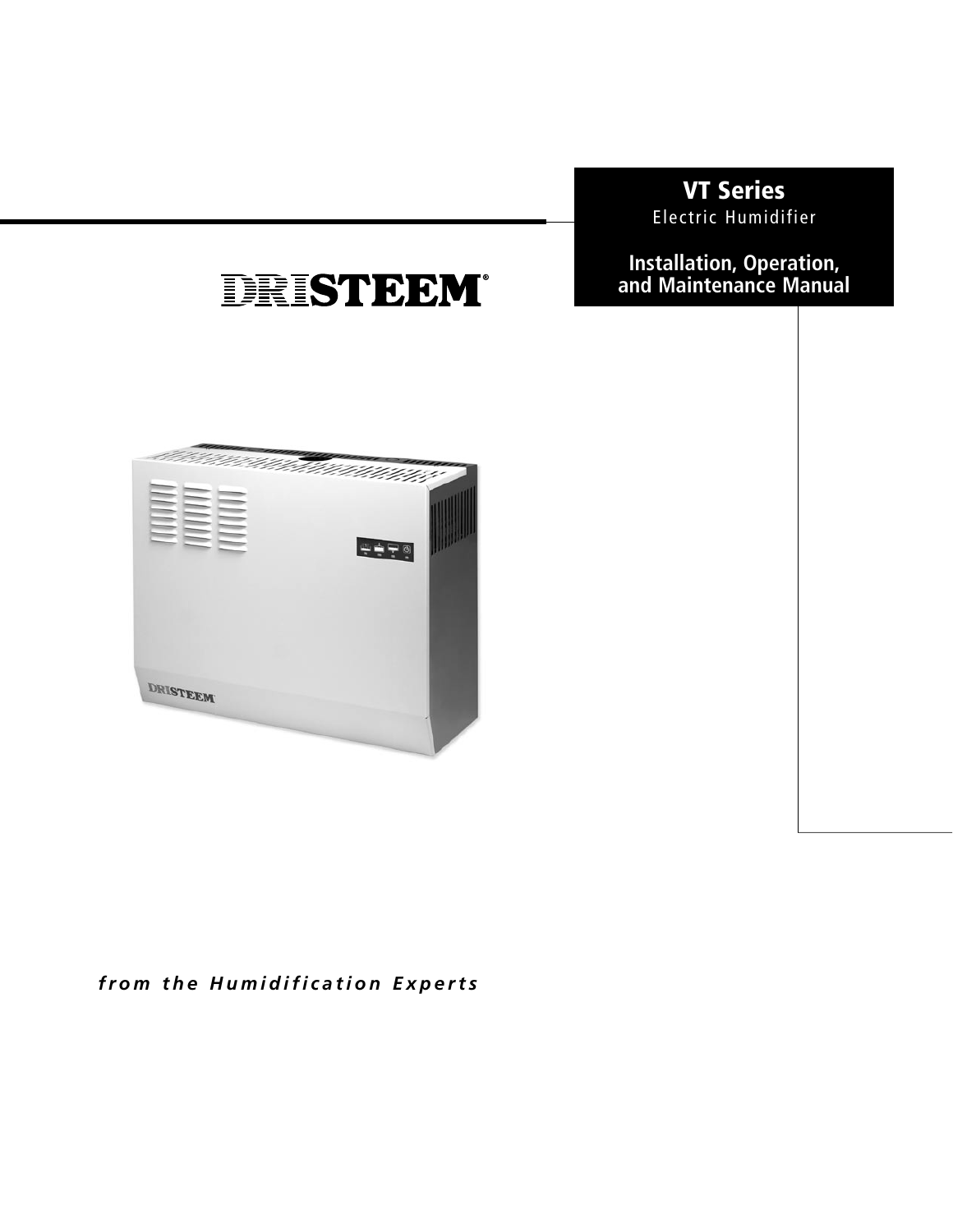#### **ATTENTION INSTALLER**

Read this manual before installing. Leave manual with product owner.

#### **DRISTEEM technical support**

800-328-4447

## **WARNING!**

Disconnect electrical power before installing supply wiring. Contact with energized circuits may cause severe personal injury or death as a result of electrical shock.

This product must be installed by qualified HVAC and electrical contractors and in compliance with local, state, and federal codes. Improper installation may cause property damage, severe personal injury, or death as a result of electric shock, burns, and/or fire.

The humidifier tank, dispersion assembly, and all connected hose or piping may contain or discharge hot steam and/or hot water at 212 °F (100 °C). Discharged steam is not visible. Contact with hot surfaces, discharged hot water, or air into which steam has been discharged may cause severe personal injury.

Failure to follow the instructions in this manual may cause moisture to accumulate, which may cause bacteria and mold growth or dripping water into building spaces. Dripping water may cause property damage; bacteria and mold growth may cause illness.

Supply water pressure greater than 80 psi (550 kPa) may cause the humidifier to overflow.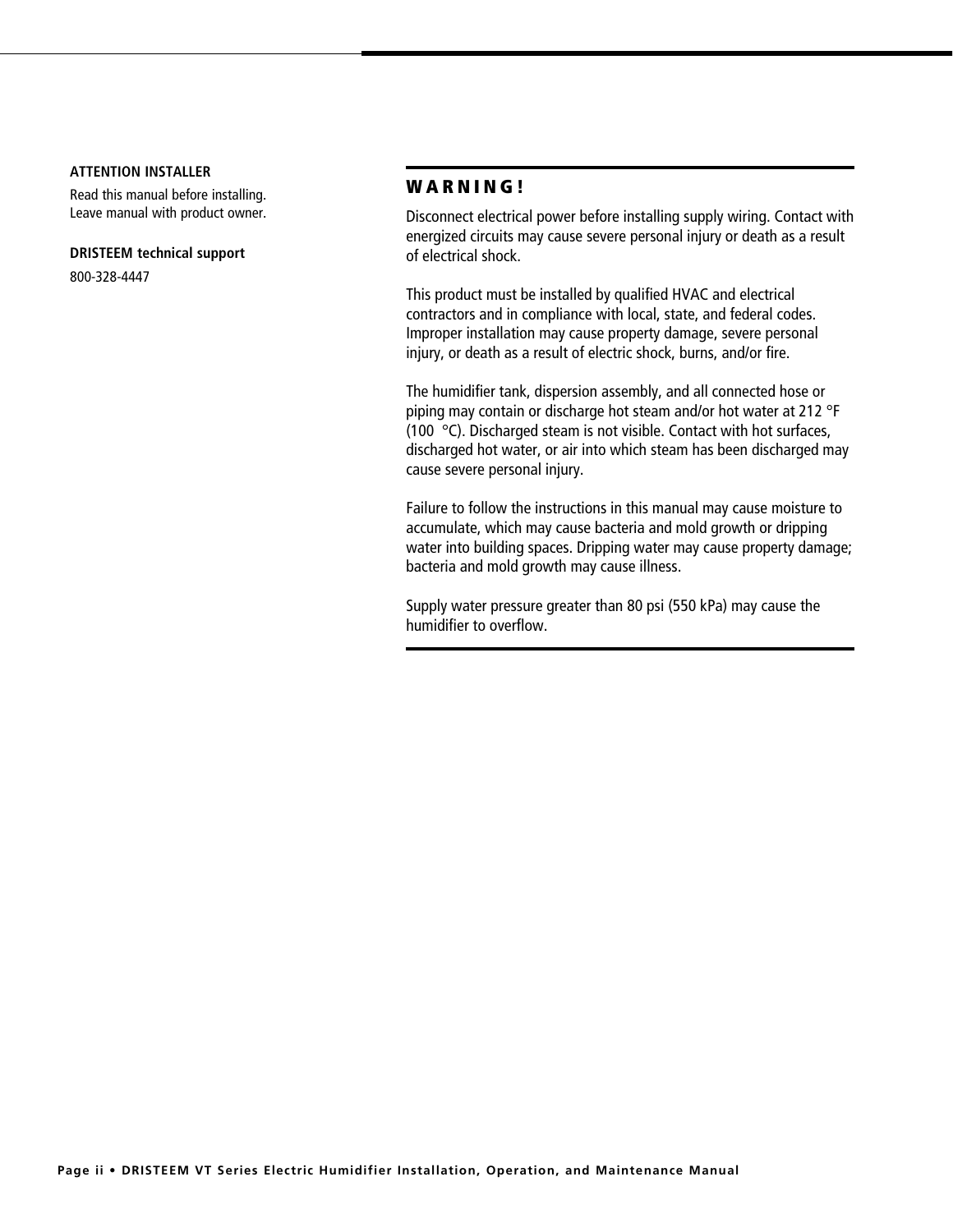# Table of contents

# **Product overview**

# **Installation**

| Water supply and drain piping  16                    |  |
|------------------------------------------------------|--|
| Mounting the dispersion tube and control devices. 17 |  |
|                                                      |  |
|                                                      |  |
|                                                      |  |
| Dispersion interconnecting piping  21                |  |
|                                                      |  |

# **Operation**

|--|--|--|

# **Maintenance**

| Two-year limited warranty Back cover |  |
|--------------------------------------|--|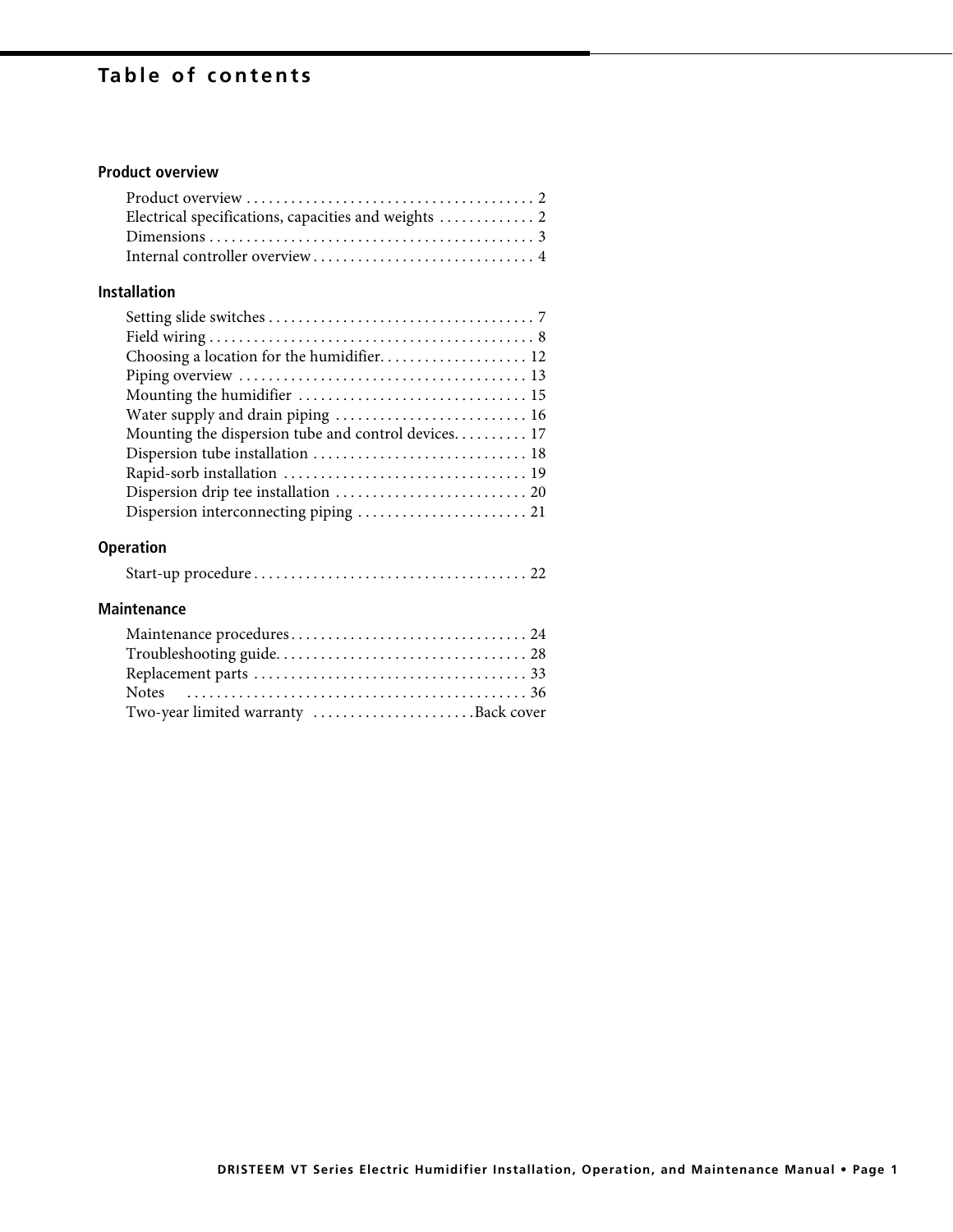# Product overview and specifications



#### **Table 2-1: VT Series electrical specifications**

| <b>VT Series</b>        | <b>Maximum</b><br>steam capacity |      | Current draw (amps) |         |         |             |         | Water usage            |         | Weights**       |           |           |    |     |    |
|-------------------------|----------------------------------|------|---------------------|---------|---------|-------------|---------|------------------------|---------|-----------------|-----------|-----------|----|-----|----|
| model<br>number<br>(kW) |                                  |      | Single-phase        |         |         | Three-phase |         | at maximum<br>capacity |         | <b>Shipping</b> |           | Operating |    |     |    |
|                         | lbs/hr                           | kg/h | <b>120V</b>         | 208V    | 240V    | 480V        | 208V    | 480V                   | 600V    | gals/hr         | litres/hr | lbs       | kg | lbs | kg |
|                         | 6                                | 2.7  | $16.7*$             | $9.6*$  | $8.3*$  | 4.2         |         |                        |         | 0.7             | 2.6       | 47        | 22 | 59  | 27 |
| 4                       | 12                               | 5.4  |                     | $19.2*$ | $16.7*$ | -           | $.6.7*$ | $7.2*$                 | $5.8*$  | 1.4             | 5.3       | 47        | 22 | 59  | 27 |
| 6                       | 18                               | 8.2  |                     |         |         |             | $25.0*$ | $10.8*$                | $8.7*$  | 2.2             | 8.3       | 49        | 23 | 68  | 31 |
| 8                       | 24                               | 10.9 |                     |         |         |             | $33.3*$ | $14.4*$                | $11.5*$ | 2.9             | 11.0      | 49        | 23 | 68  | 31 |
| 10                      | 30                               | 13.6 |                     |         |         |             | $29.1*$ | $12.6*$                | $10.1*$ | 3.6             | 13.6      | 63        | 29 | 101 | 46 |
| 16                      | 48                               | 21.8 |                     |         |         |             |         | 19.2                   | 15.4    | 5.8             | 22.0      | 63        | 29 | 101 | 46 |

#### Notes:

For wire sizing, the highest leg draw is shown due to current imbalance.

 $\star \star$ Shipping and operating weights are for humidifier only; they do not include the weight of vapor hose, dispersion assembly, or accessories.

<sup>#</sup> If these models have on-off control, they have a sound rating of less than 60 dB.

 $\bullet$ All VT models with electrical contactors have a sound rating of 65 dB.

 $\bullet$ All VT Series humidifier models operate at 50/60 Hz.

 $\bullet$ Install in locations with maximum ambient temperature of 80 °F (26.7 °C).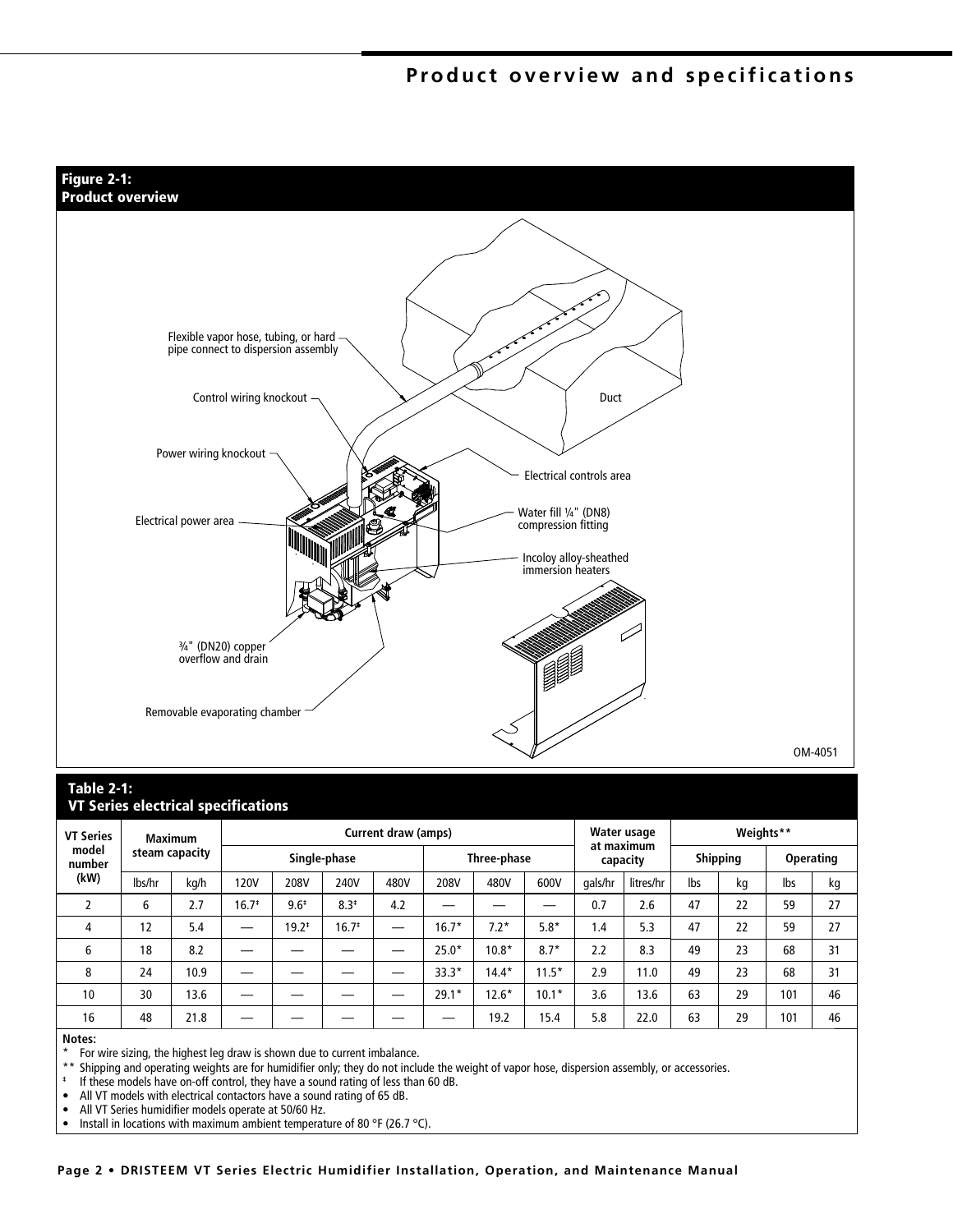# **Dimensions**

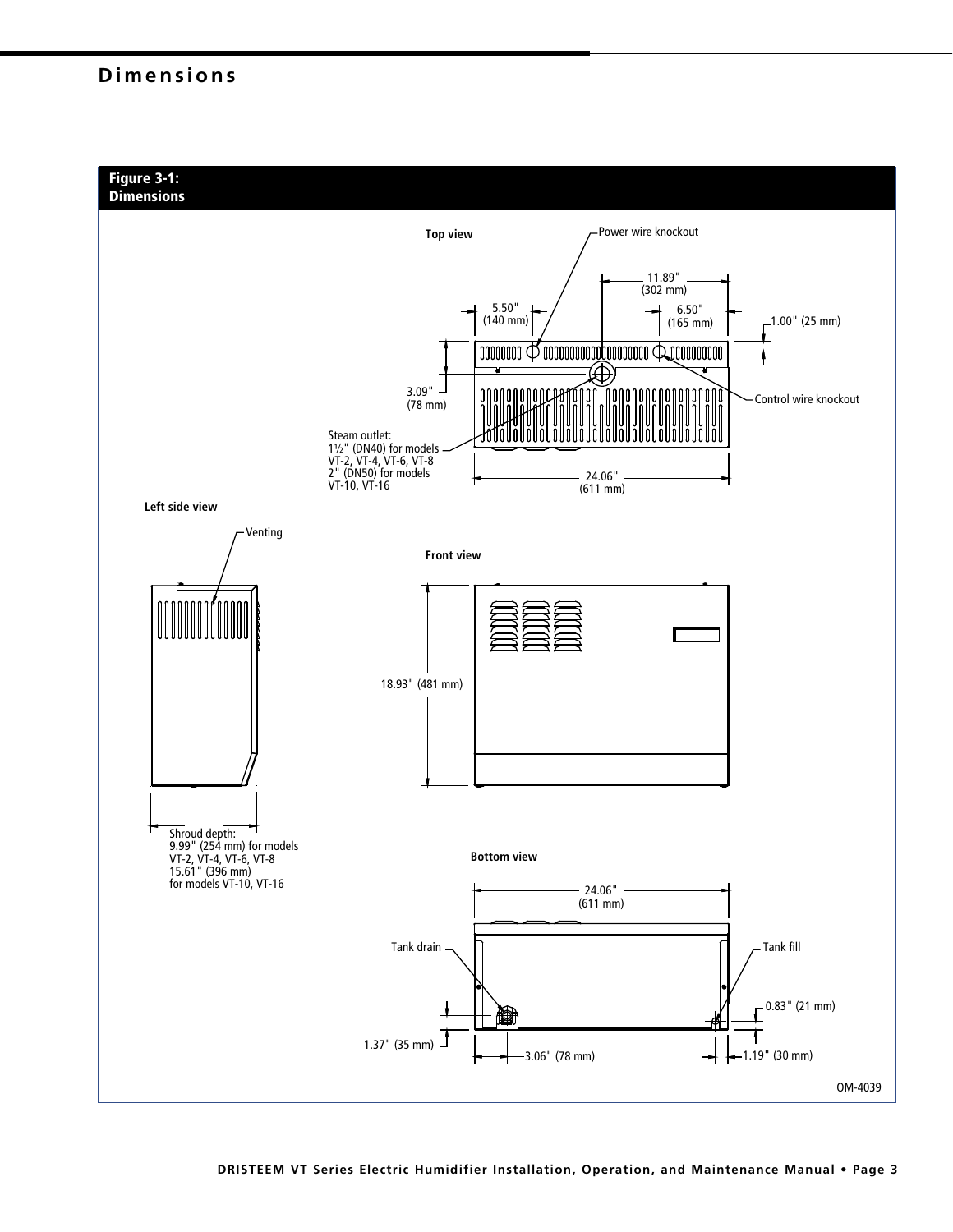# Internal controller overview

#### Internal controller introduction

The internal controller provides:

- Relative humidity (RH) control
	- With an on-off demand signal, the controller maintains RH within 5% of set point.
	- With a modulating demand signal, the humidifier maintains RH within 3% of set point. Modulating demand signal options include a 0-10 VDC humidistat signal, or a signal by others (0-10 VDC or 4-20 mA).
- Automatic water level control and safety shut-down If there is insufficient water, the controller will add water or turn off the heaters.
- Operating time monitoring

The controller accumulates humidifier run time to activate end-of-season draining, water cool-down, and auto draining.

• Automatic preheating

When the unit receives a call for humidity, it will run at 100% until the water is approximately at boiling temperature.

- Automatic end-of-season draining If the humidifier doesn't receive a humidity demand signal for 72 hours, the tank automatically drains.
- Periodic automatic draining

To reduce mineral buildup in the tank, the humidifier automatically drains at intervals based on operating time, output capacity, and water type.

• Tank water cooling before draining To ensure that water is at or below 140 °F (60 °C) before

discharging to the plumbing system, the humidifier remains idle for a defined period of time before draining.

• Safety/enable circuit

DRISTEEM recommends installing an airflow proving switch and duct high limit humidistat on this circuit. The humidifier will not start making steam unless these two devices are satisfied.

• Remote fault alarm

When wired to a remote alarm device, a relay will indicate if there is a fault with draining, filling, or water level control functions of the humidifier.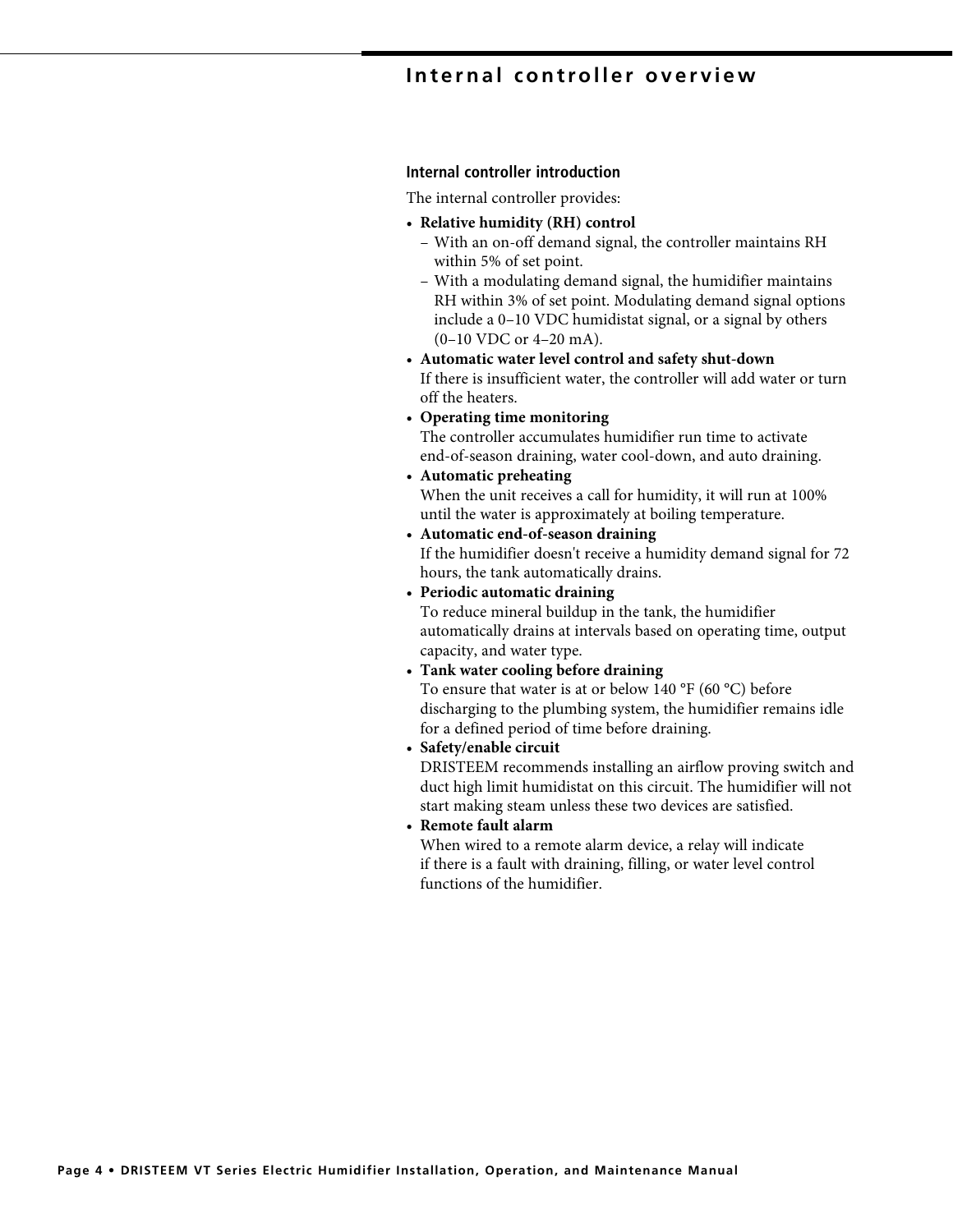# Internal controller overview (continued)

# **Display panel and indicator lights**

The display panel shows operating status and troubleshooting information. See the display panel detail (Figure 5-1) and the table describing display panel lights (Table 5-1). For more information about blinking indicator lights, see the troubleshooting section in this manual.



| <b>Table 5-1:</b><br><b>Display panel light indications</b> |                                                       |                                                                                                                                                                   |  |  |  |  |  |
|-------------------------------------------------------------|-------------------------------------------------------|-------------------------------------------------------------------------------------------------------------------------------------------------------------------|--|--|--|--|--|
| <b>Indicator</b><br>light(s)                                | <b>Status</b>                                         | <b>Description</b>                                                                                                                                                |  |  |  |  |  |
| All                                                         | <b>Blinking</b><br>sequentially from<br>right to left | The humidifier is in a forced cool-down period prior to a<br>required automatic drain sequence.                                                                   |  |  |  |  |  |
|                                                             | On                                                    | The power is on; the humidifier is functioning normally.                                                                                                          |  |  |  |  |  |
| On/Off<br>(switch)                                          | Slow blinking<br>(1 blink/second)                     | The electronic water level probe needs cleaning.                                                                                                                  |  |  |  |  |  |
|                                                             | Fast blinking<br>(10 blinks/second)                   | Probe logic fault. See the troubleshooting section of this<br>manual for more information.                                                                        |  |  |  |  |  |
|                                                             | On                                                    | The humidifier is draining.                                                                                                                                       |  |  |  |  |  |
| Drain                                                       | <b>Blinking</b>                                       | The allowed amount of time for draining has been<br>exceeded; humidifier will continue to operate.                                                                |  |  |  |  |  |
|                                                             | 0n                                                    | The humidifier is filling.                                                                                                                                        |  |  |  |  |  |
| Fill                                                        | <b>Blinking</b>                                       | The allowed amount of time for filling has been<br>exceeded; humidifier will shut down.                                                                           |  |  |  |  |  |
|                                                             | On                                                    | The humidifier is making steam.                                                                                                                                   |  |  |  |  |  |
| Steam                                                       | <b>Blinking</b>                                       | The humidifier has received a demand signal but cannot<br>make steam because:<br>• There is not enough water in the tank, or<br>• An enable/safety switch is open |  |  |  |  |  |
| Note:                                                       |                                                       | See the troubleshooting section in this manual for more information.                                                                                              |  |  |  |  |  |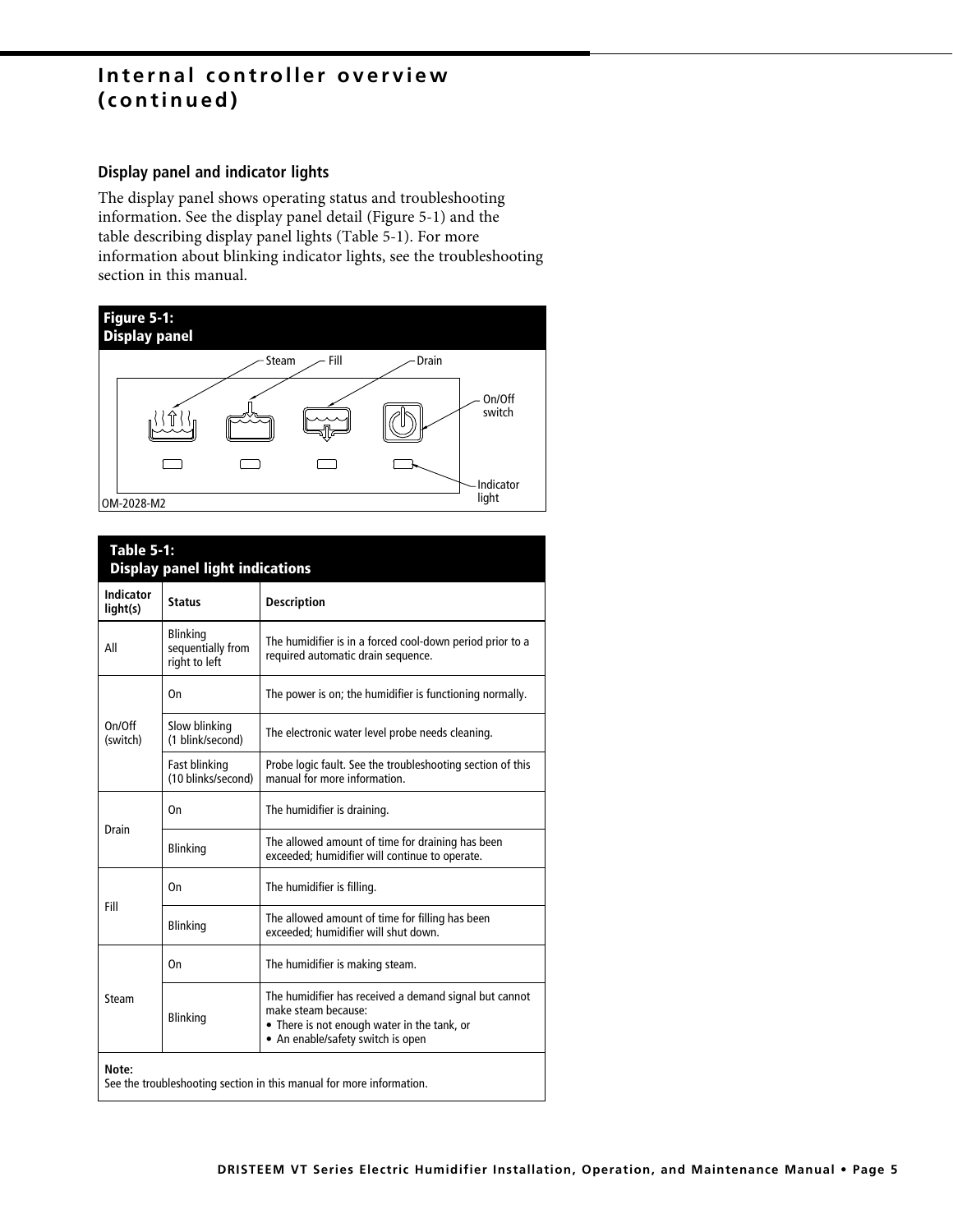# Internal controller overview (continued)

#### Autodrain sequence minimizes output interruptions

The humidifier drains automatically at regular intervals to remove minerals from the tank.

After the humidifier has run for a preprogrammed amount of time and has sat idle until the tank cools, it drains.

If the humidifier has not completed an autodrain sequence due to continual demand signal interruptions, after an additional amount of run time the humidifier begins a forced cool-down period and then it drains.

**Important:** The humidifier attempts to complete an autodrain sequence when there is no demand for humidity. However, if an autodrain sequence is not completed within a defined period of time, the humidifier ignores the demand signal until completing an autodrain sequence. This could cause the relative humidity level in the humidified space to drop until the autodrain sequence completes.

#### **Remote fault alarm**

If no preference is selected when the humidifier is ordered, the humidifier will be factory-programmed to send a fault alarm signal to a remote device. This function can also be field-programmed if the humidifier was shipped substituting blower starting for a remote alarm (see below). To enable the remote fault alarm function, set slide switch S2 position 9 to On and provide wiring to control terminals NO, O, and NC. See Figure 7-1 on Page 7 for slide switch positions.

## Substituting blower starting for remote fault alarm

The humidifier may be field-programmed to start the HVAC system blower. To enable this function, set slide switch S2 position 9 to Off and provide wiring to control terminals NO, O, and NC. See Page 8 for more information about field wiring; see Figure 7-1 on Page 7 for slide switch positions.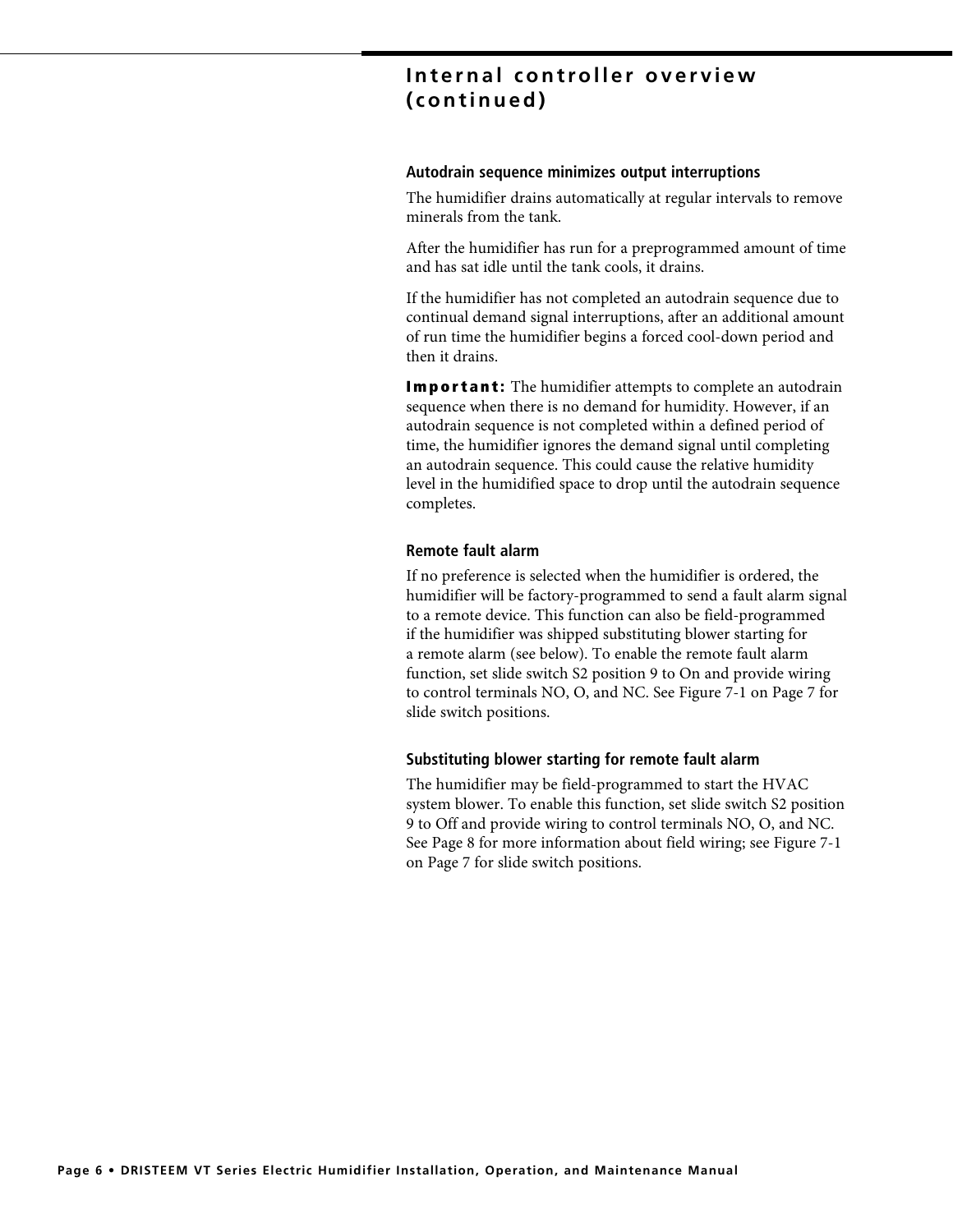# Setting slide switches

#### Inlet water type

The controller allows autodrain settings for three water supply types:

- Normal water (hardness greater than 4 grains/gallon and less than 10 grains/gallon)
- Hard water (hardness greater than or equal to 10 grains/gallon)
- Softened water (hardness less than or equal to 4 grains/gallon)

**Important:** For proper operation, the humidifier requires supply water to have a minimum water conductivity of 100 µS/cm.

The humidifier is preprogrammed for use with normal water. If your water supply is hard or softened, follow the instructions below:

- For hard water supply (hardness greater than or equal to 10 grains/gallon):
	- Set switch S1 position 3 to On; position 4 remains Off. See Figure 7-1.
- For softened water supply (hardness less than or equal to 4 grains/gallon):
	- Set switch S1 position 4 to On; position 3 remains Off. See Figure 7-1.

**Important:** Slide switch on-off positions 1 through 16 are preset at the factory. These settings are determined by output capacity, water type, and demand signal type. Changing these settings can affect humidifier operation. Change on-off positions only per the instructions in this manual or as instructed by DRISTEEM technical support staff.

If you change any on-off settings, record them in the table below for future reference.



| <b>Table 7-1:</b> | <b>Factory slide switch settings</b>              |                |                 |                                                      |                |  |  |  |  |  |
|-------------------|---------------------------------------------------|----------------|-----------------|------------------------------------------------------|----------------|--|--|--|--|--|
|                   | Slide switch S1                                   |                | Slide switch S2 |                                                      |                |  |  |  |  |  |
| Position          | Factory setting                                   | My setting     | Position        | Factory setting                                      | My setting     |  |  |  |  |  |
|                   | <b>Off</b>                                        |                | 9               | On for remote fault alarm<br>Off for blower starting |                |  |  |  |  |  |
| $\overline{2}$    | Off                                               |                | 10              | Determined by model                                  | Do not change. |  |  |  |  |  |
| 3                 | Off                                               |                | 11              | Off                                                  | Do not change. |  |  |  |  |  |
| 4                 | Off                                               |                | 12              | Off                                                  | Do not change. |  |  |  |  |  |
| 5                 | Determined by model                               | Do not change. | 13              | Off                                                  | Do not change. |  |  |  |  |  |
| 6                 | Determined by model                               | Do not change. | 14              | Off                                                  | Do not change. |  |  |  |  |  |
| $\overline{7}$    | Determined by model                               | Do not change. | 15              | Off                                                  | Do not change. |  |  |  |  |  |
| 8                 | Determined by model                               | Do not change. | 16              | Off                                                  | Do not change. |  |  |  |  |  |
| Note:             | Positions 5-8 and 10-16 are for factory use only. |                |                 |                                                      |                |  |  |  |  |  |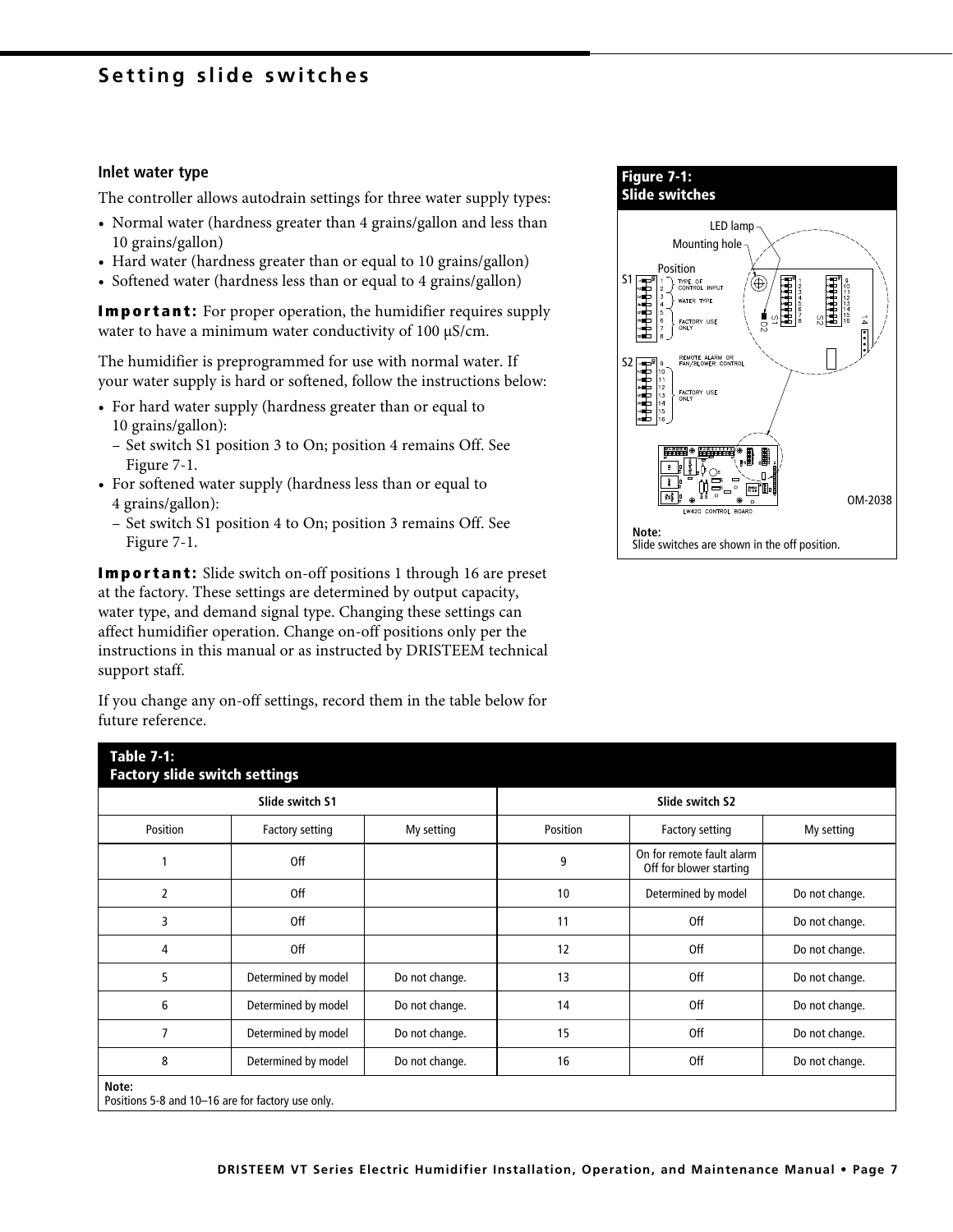# Field wiring

# **WARNING!**

Figure 8-1:

Improper wiring or contact with energized circuits may cause property damage, severe personal injury, or death as a result of electric shock and/or fire.



- cable trays, or trunking.<br>Separate the line voltage wiring from low voltage control circuit wiring when routing electrical wiring inside the humidifier cabinet.
- Do not use chassis or safety grounds as currentcarrying commons. Never use a safety ground as a conductor or neutral to return circuit current.

# **Humidifier field wiring**

All wiring must be in accordance with all governing codes and with the humidifier wiring diagram. The wiring diagram for your humidifier model is located inside the removable shroud. Power supply wiring must be rated for 105 °C.

**Important:** The maximum operating ambient temperature is 80 °F (27 °C).

When selecting a location for installing the humidifier, avoid areas close to sources of electromagnetic emissions such as power distribution transformers.

# **Field wiring connections and requirements**

Conduit knockouts are provided on the top of the cabinet. Control wiring knockouts are on the back right; power wiring knockouts are on the back left.

**CAUTION!** Adding alternate conduit connections is not recommended; however, when making holes and knockouts in the humidifier cabinet, protect all internal components from debris and vacuum out cabinet when finished. Failure to comply with this caution can damage sensitive electronic components and void the DRISTEEM warranty.

Below are field wiring connections:

• Connect to line power.

Refer to the wiring diagram or the data plate on the outside of the cabinet for wire sizing amperage.

- Connect to control signal wiring (from a humidistat or from signal by others).
- Connect remote fault alarm wiring.

When wired to a remote alarm device, a relay indicates if there is a fault with draining, filling, or water level control functions of the humidifier. To enable the remote fault alarm, connect wiring to control terminals NO, O, and NC.

• Connect to the HVAC system blower (optional). The humidifier may be field programmed to send a signal to start the HVAC system blower instead of sending a fault alarm signal. To enable this function, set slide switch S2 position 9 to Off and provide wiring to control terminals NO, O, and NC (NO to air handler terminal R; O to air handler terminal G; NC to thermostat terminal G).

More on the next page  $\blacktriangleright$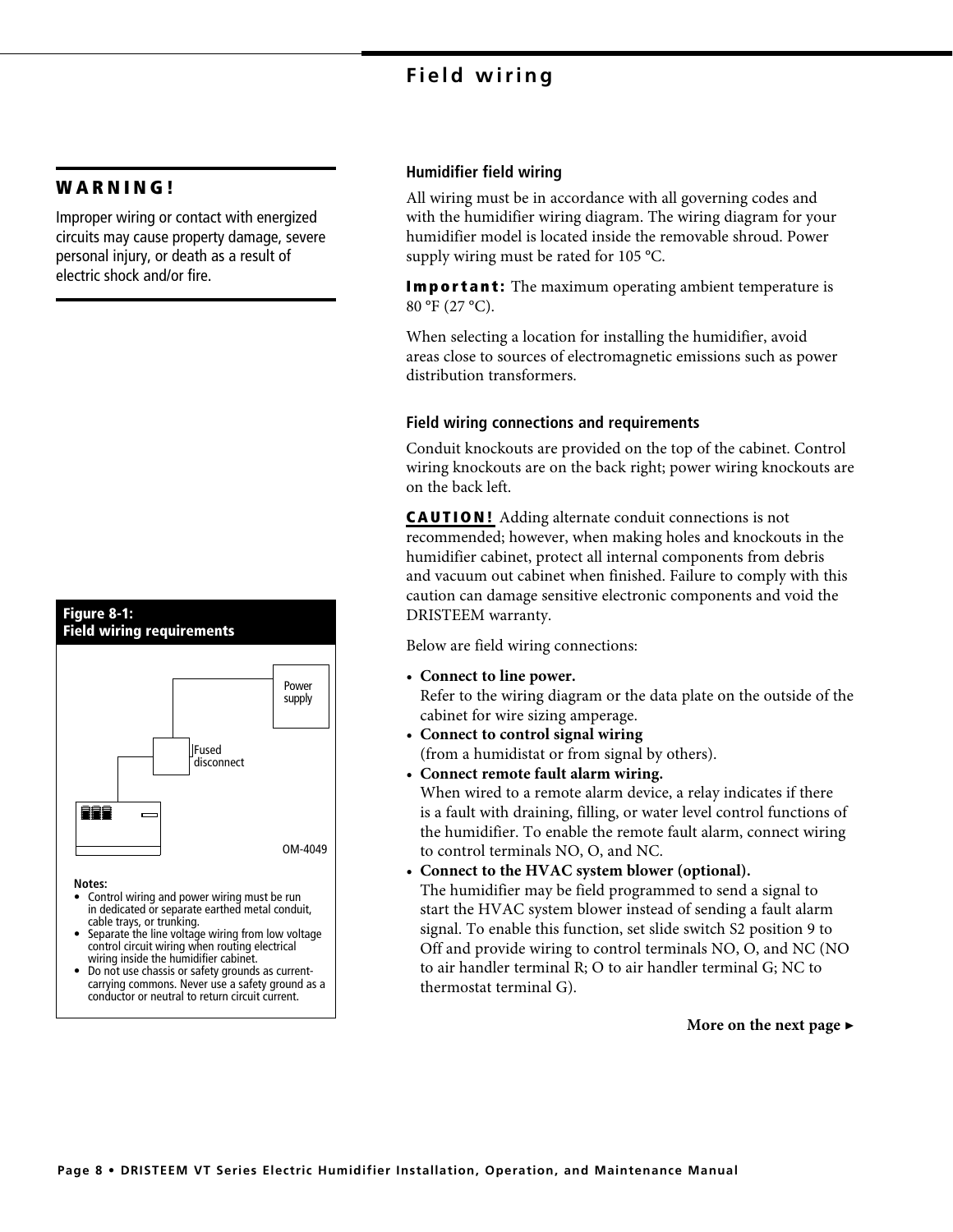• Connect to the duct airflow proving switch and duct high limit humidistat wiring (recommended optional devices).

# **WARNING!**

DRISTEEM strongly recommends installing a duct airflow proving switch and a duct high limit humidistat. These devices prevent the humidifier from making steam when there is no airflow in the duct or when the RH level in the duct is too high. Failure to install these devices may result in excessive moisture in the duct, which may cause bacteria and mold growth or dripping through the duct.

#### **Grounding requirements**

The ground connection must be made with solid metal to metal connections. The ground must be a good radio frequency earth. Ground wire should be the same size as power wiring.

# More on the next page  $\blacktriangleright$



#### Proper wiring prevents electrical noise.

Electrical noise can produce undesirable effects on electronic control circuits, which affects controllability. Electrical noise is generated by electrical equipment such as inductive loads, electric motors, solenoid coils, welding machinery, or fluorescent light circuits. The electrical noise or interference generated from these sources (and the effect on controllers) is difficult to define. but the most common symptoms are erratic control or intermittent operational problems.

#### Important:

- For maximum EMC effectiveness, wire all humidity, high limit, and airflow controls using multicolored shielded/screened plenum-rated cable with a drain wire for the shield/screen. Connect the drain wire to the shield/screen ground terminal with wire less than 2" (50 mm) in length.
- Do not ground shield at the device end.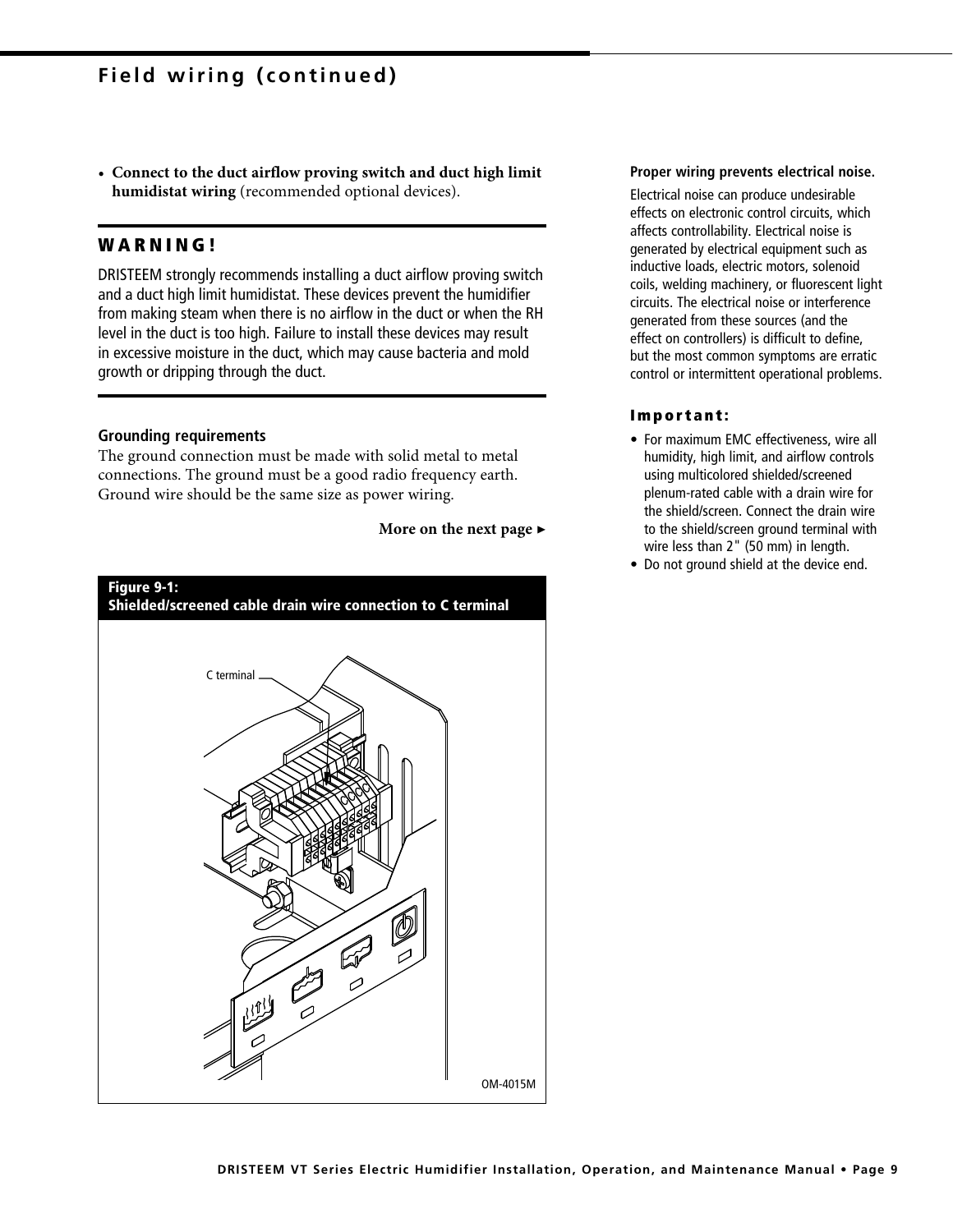#### Important:

Note the slide switch S1 settings in each control input wiring drawing.

## **Control input wiring**

The internal controller offers four input control types. For wiring connection requirements, first determine which humidistat was provided with your humidifier. Then, refer to the corresponding control input wiring diagram shown below, on the next page, or located inside the humidifier shroud.



## **Figure 10-2:** Input wiring for modulating room humidistat

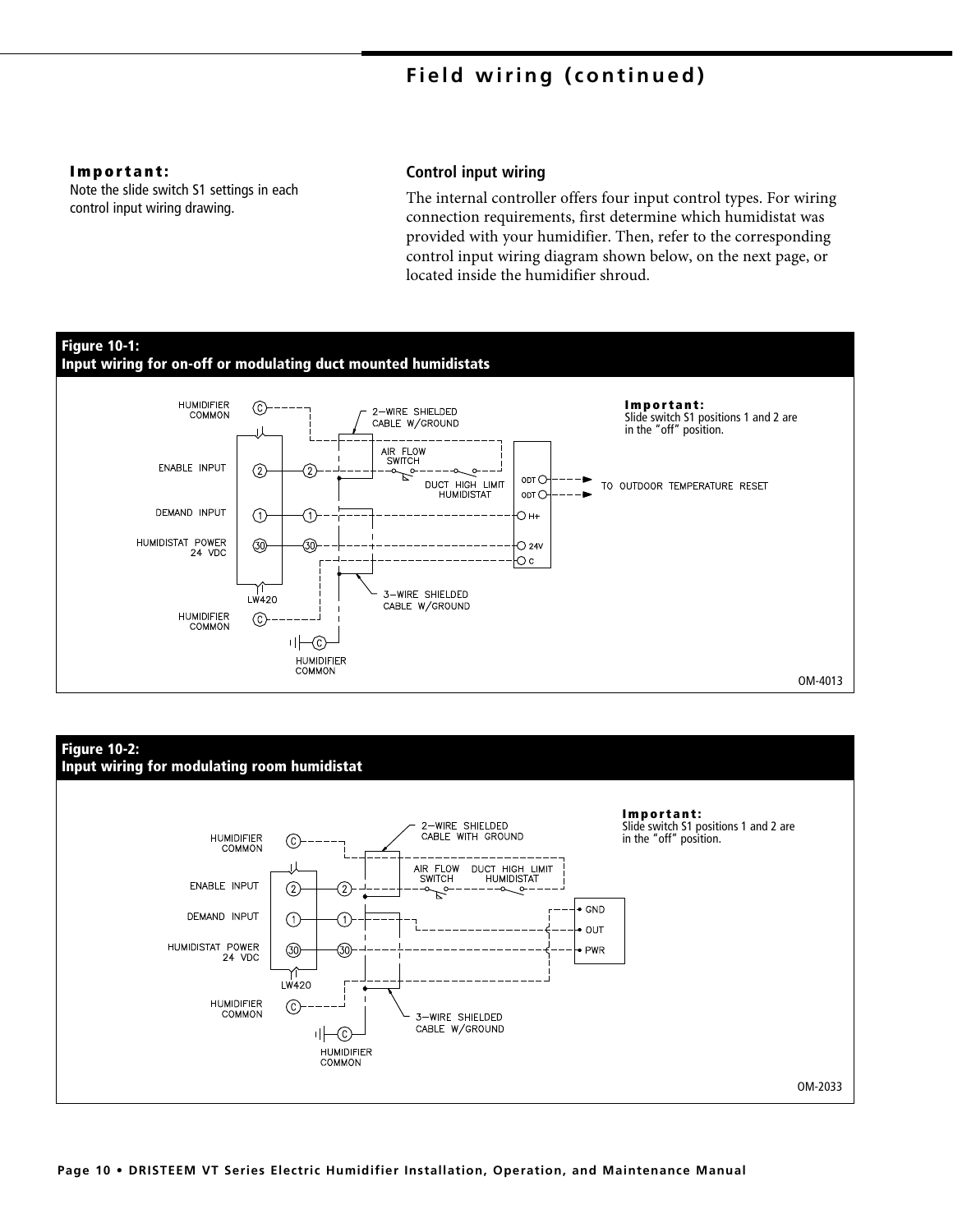# Field wiring (continued)

**Control input wiring (continued)** 



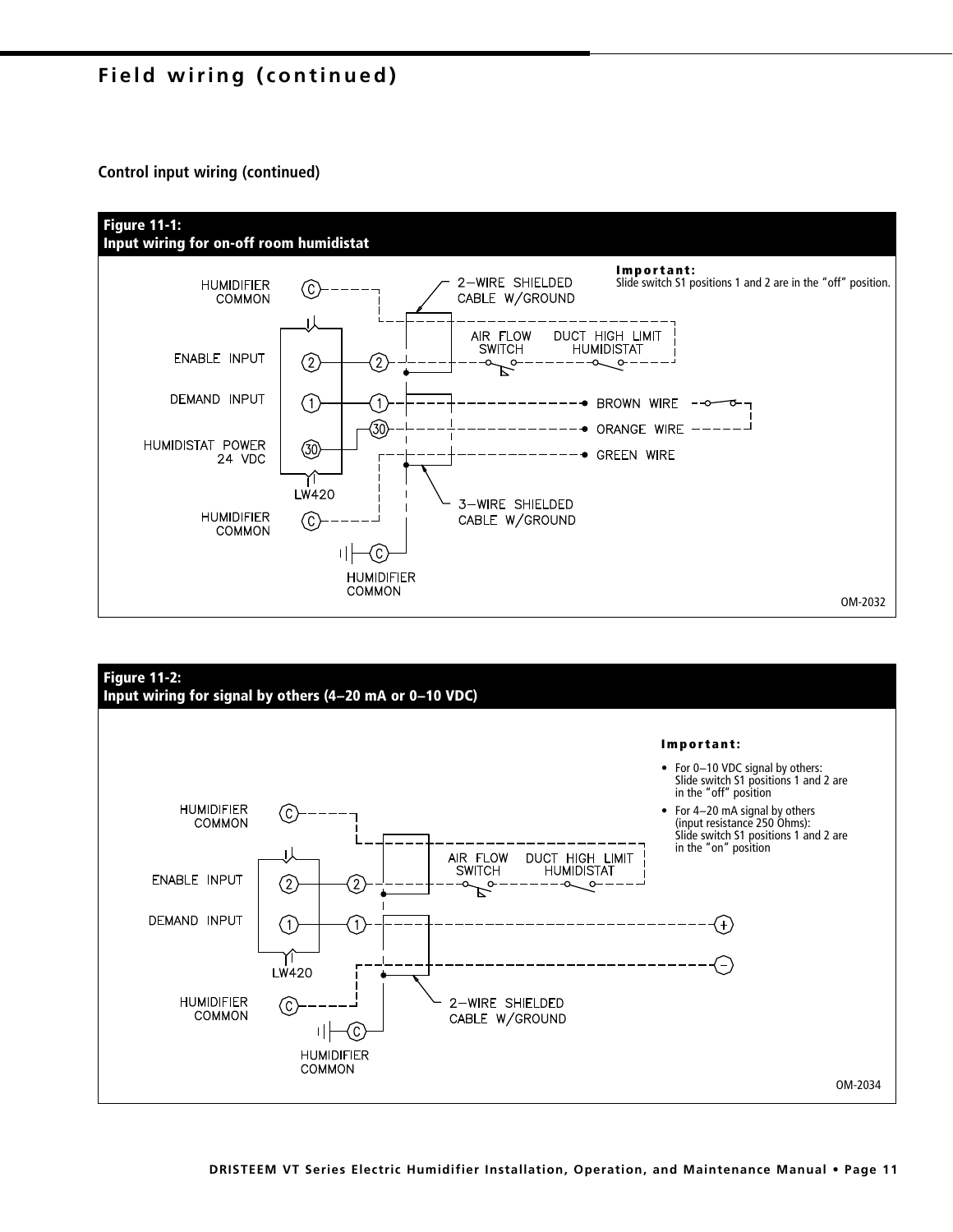# Choosing a location

## Choosing a location for the humidifier

The humidifier is designed to attach to a wood stud wall with lag bolts, and it should be installed in a space located near an air duct system.

When selecting the location of the humidifier, consider the following:

• Proximity to duct

To avoid having to install a drain at the dispersion tube in the duct, the dispersion tube must be mounted at an elevation higher than the humidifier. Hose must have a constant downward slope from the dispersion tube to the humidifier of at least 2"/ft (15%). If the dispersion tube must be installed at an elevation lower than the humidifier, install a drip tee and drain as shown in Figure 20-1.

- Required clearances (see Figure 12-1)
- Electrical and plumbing connections

Electrical power supply, water supply piping, and drain piping must also be considered. Electrical power supply connections are made at the upper left rear corner of the unit. The control wiring is in the upper right rear corner. Water supply piping connections are made in the lower right rear corner. Drain piping connections are made at the lower left rear corner.

#### Choosing a location for the dispersion tube and control devices

See Figure 17-1 for recommended installation locations for the dispersion assembly and associated control devices.

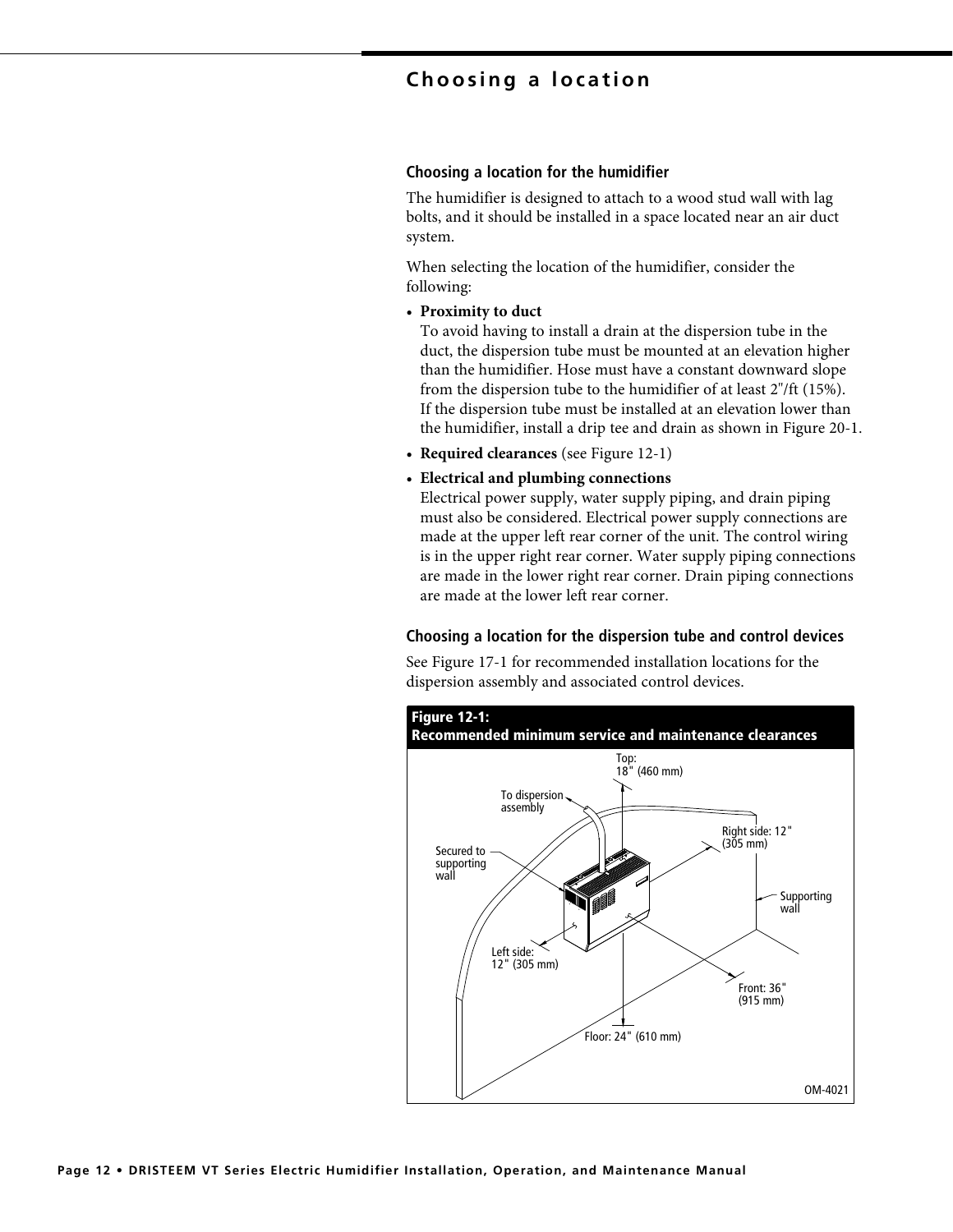# Piping overview



# Field piping overview showing hose drain

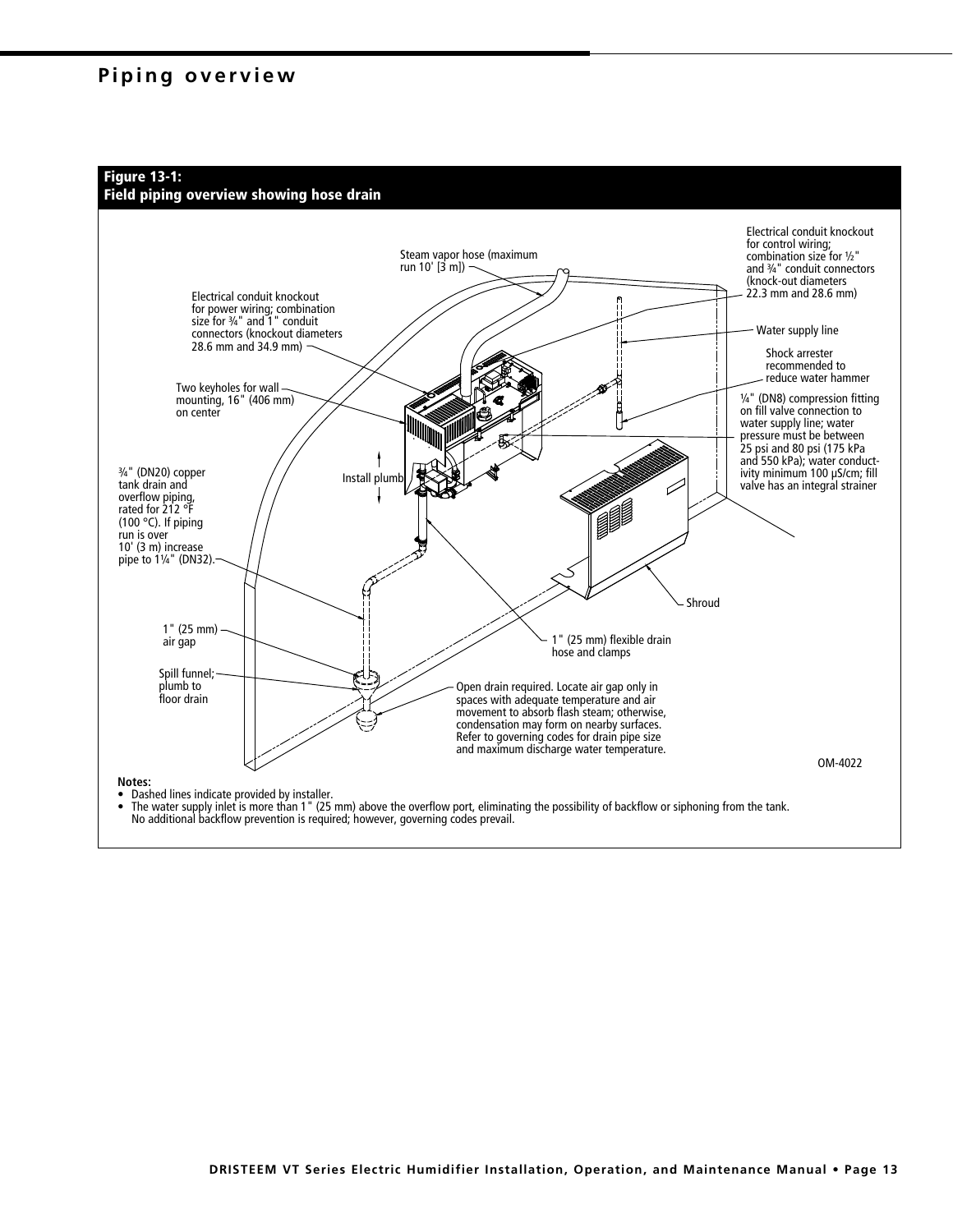# Piping overview

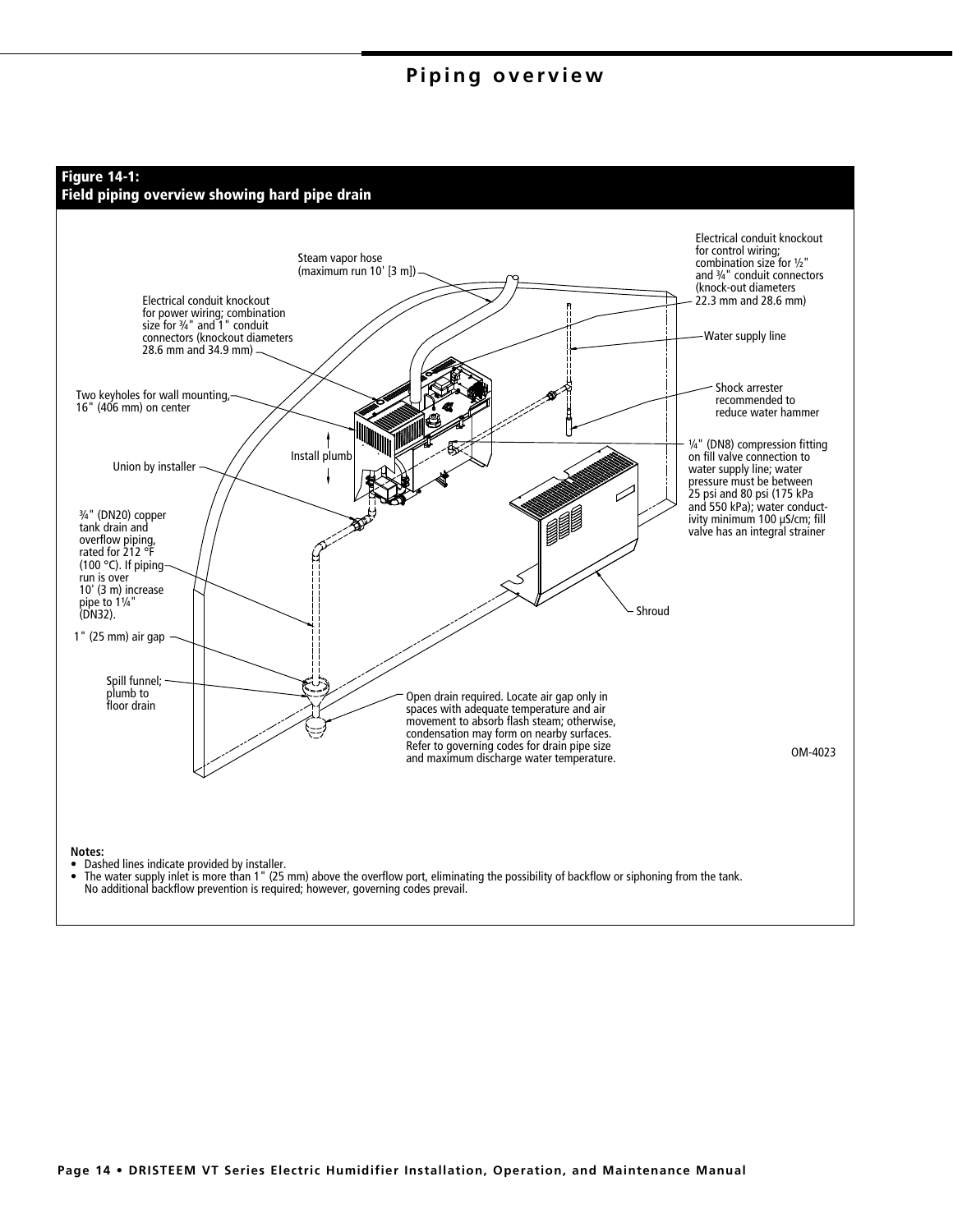# **Mounting the humidifier**

#### Mounting the humidifier on the wall

When mounting on a wood stud wall (studs 16" [406 mm] on center), locate studs and position lag bolts in place so that each of the bolts centers on a stud. Mark hole locations and predrill 1/4" (6 mm) diameter pilot holes. Secure cabinet to wall with lag bolts provided.

When mounting on a metal stud wall, locate the studs (16" [406 mm] on center) and drill a 3/8" (10 mm) hole through the studs and wall. Push a 3/8" (10 mm) bolt through the wall, studs, and a backing plate on the backside of the wall and secure with a nut and washer.

If 16" (406 mm) on-center studs are not available, mount spanner boards on the wall, spanning two studs. If two horizontal boards are used, locate one at the top of the cabinet for the lag bolts and the other board located 3" (76 mm) on center from the bottom of the cabinet.

For hollow block or poured concrete wall mounting, position template in place and mark the holes. Drill appropriate pilot holes for two  $3/8$ " (10 mm) toggle bolts or two  $3/8$ " (10 mm) machine bolt lead anchors. Secure cabinet in place.



# **WARNING!**

Mount humidifier per the instructions in this manual and to a structurally stable surface. Improper mounting of humidifier may cause the humidifier to fall off the wall resulting in severe personal injury or death.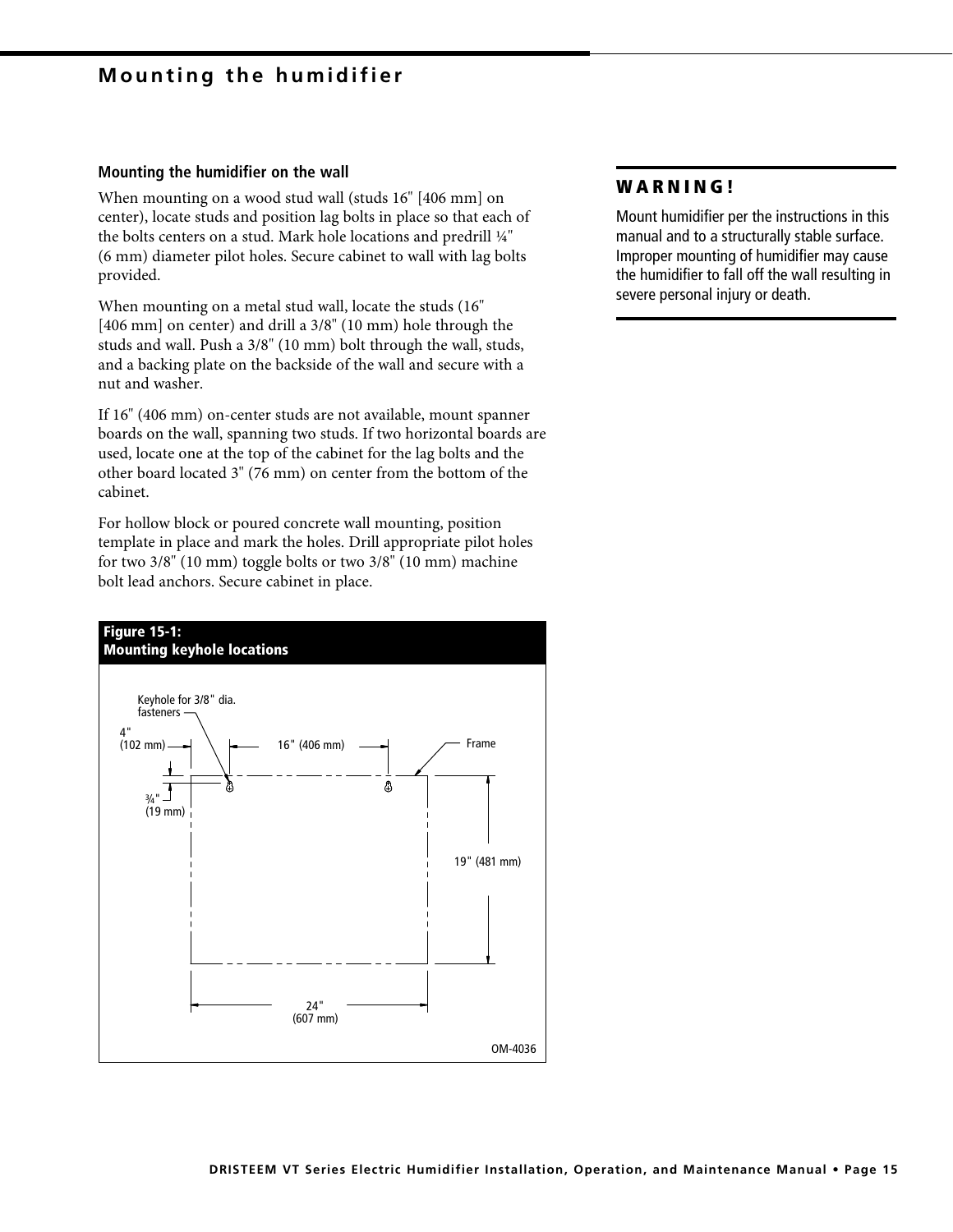# Supply water and drain piping

# **WARNING!**

Drain piping surface may be hot. Touching or contact with hot pipe may cause severe personal injury.

## Supply water and drain piping

Supply water piping may be of any code-approved material (copper, steel, or plastic). The fill valve connection size is a  $\frac{1}{4}$ " (DN8) compression fitting. In cases where water hammer may be a possibility, consider installing a shock arrestor. Water pressure must be between 25 psi and 80 psi (175 kPa and 550 kPa).

Drain piping may be of any code-approved material (copper, steel, or plastic rated for 212 °F [100 °C] minimum). If drainage by gravity is not possible, use a reservoir pump rated for 212 °F  $(100 °C)$  water.

The final connection size is  $1$ " (DN25) hose or  $\frac{3}{4}$ " (DN20) copper for the tank drain. Do not reduce this connection size. (See Figures 13-1 and 14-1 for proper drain piping configurations.)

A 12" (305 mm) piece of 1" (DN25) hose is provided to function as the flexible connection from the drain valve to the field installed drain plumbing. The flexible connection provides a disconnect point so that the tank can be removed for cleaning. (See Figure  $13-1$ ).

**Important:** Hard piping can be connected directly to the drain valve, but the vertical drop should be minimized prior to a horizontal run. Install a union at the beginning of the horizontal run to remove the tank for cleaning. (See Figure 14-1).

If the equivalent length of pipe from the humidifier drain to the plumbing system drain is more than  $10'$  (3 m), increase the pipe size to 1¼" (DN32). See Figures 13-1 and 14-1.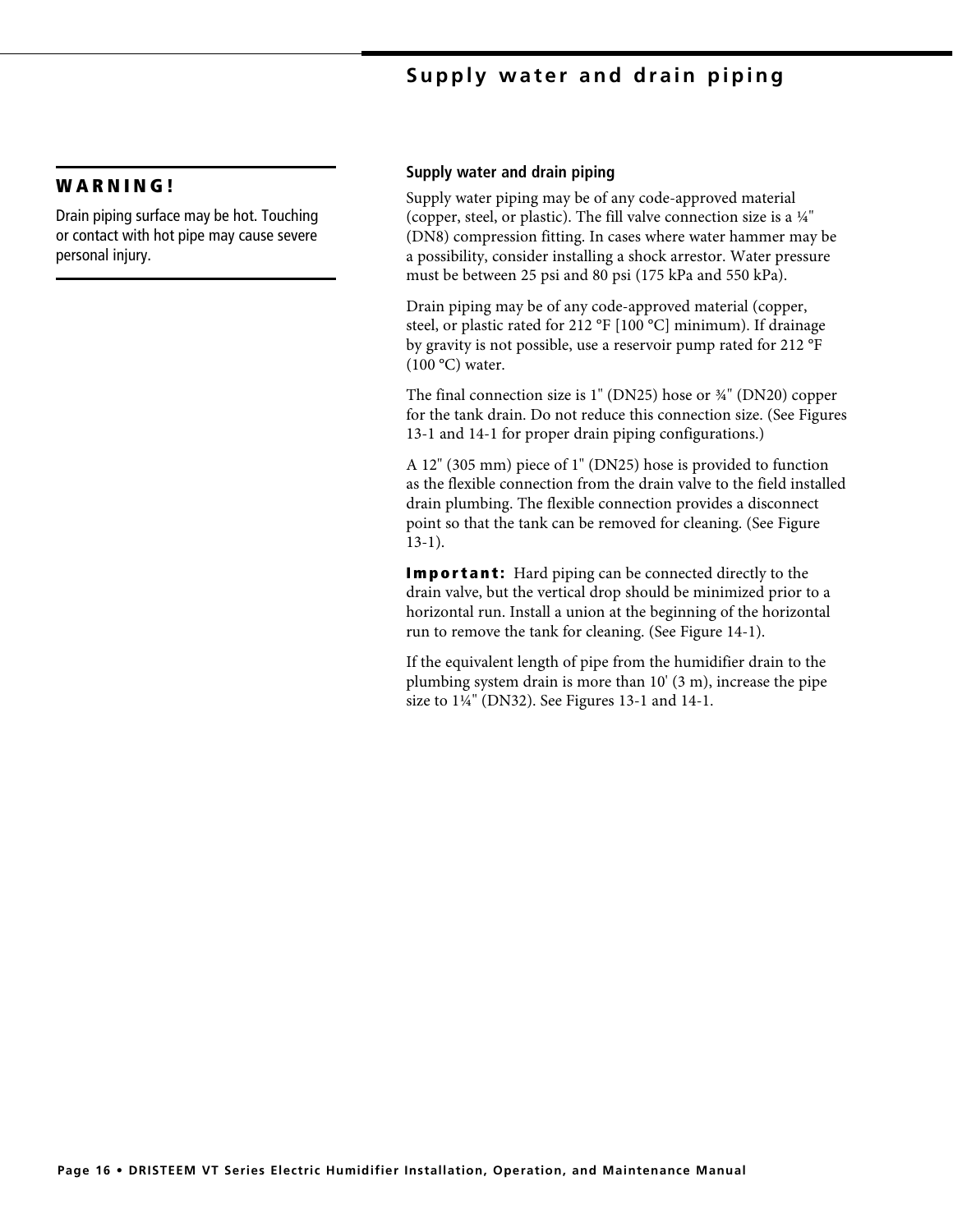# Mounting the dispersion tube and control devices



Location A is the best choice for two reasons:

- The dispersion tube is humidifying 100% of the airflow, and
- The supply air temperature is typically warmer than the return air temperature, allowing for better absorption.

Location B is the second best choice because the dispersion tube is humidifying 100% of the airflow, but the cooler temperature of the return airflow requires more space for absorption.

Location C is the third best choice because, in many cases, there is more than one branch off the supply air plenum. If the dispersion tube is placed in only one branch when there are other branches, 100% of the airflow cannot be humidified. However, if there is only one branch, then Location C would be the second best choice because of the supply air temperature.

#### **Choosing control device locations**

- . Install the high limit humidistat (a recommended optional device) the correct distance downstream of the dispersion tube.
- Install the control humidistat in the return air drop upstream of the dispersion tube.
- Install the airflow proving switch (a recommended optional device) in the supply air plenum.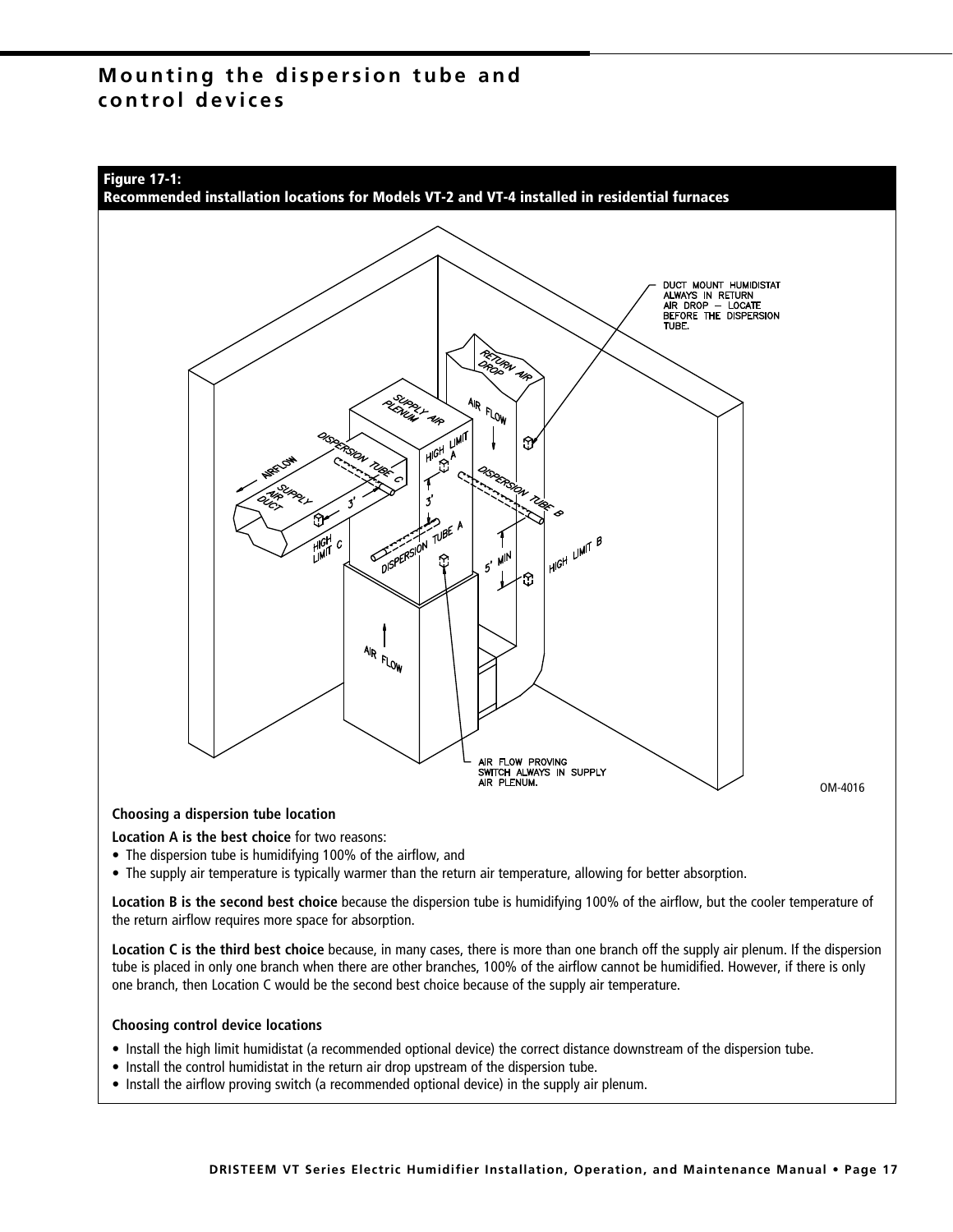# Dispersion tube installation



# **WARNING!**

Dispersion tube, vapor hose, tubing or hard pipe may contain steam, and surfaces may be hot. Discharged steam is not visible. Contact with hot surfaces or air into which steam has been discharged may cause severe personal injury.

| <b>Table 18-1:</b><br><b>Hose kit sizing by model</b> |                                            |                                               |      |  |  |  |  |  |
|-------------------------------------------------------|--------------------------------------------|-----------------------------------------------|------|--|--|--|--|--|
| Humidifier                                            | Hose kit                                   | <b>Maximum capacity</b><br>of dispersion tube |      |  |  |  |  |  |
| models                                                | (vapor hose, dispersion tube and hardware) | lbs/hr                                        | kg/h |  |  |  |  |  |
| $VT 2-8$                                              | $1\frac{1}{2}$ " (DN40) hose kit           | 28.4                                          | 13   |  |  |  |  |  |
| VT 10-16                                              | 2" (DN50) hose kit                         | 56.8                                          | 25.8 |  |  |  |  |  |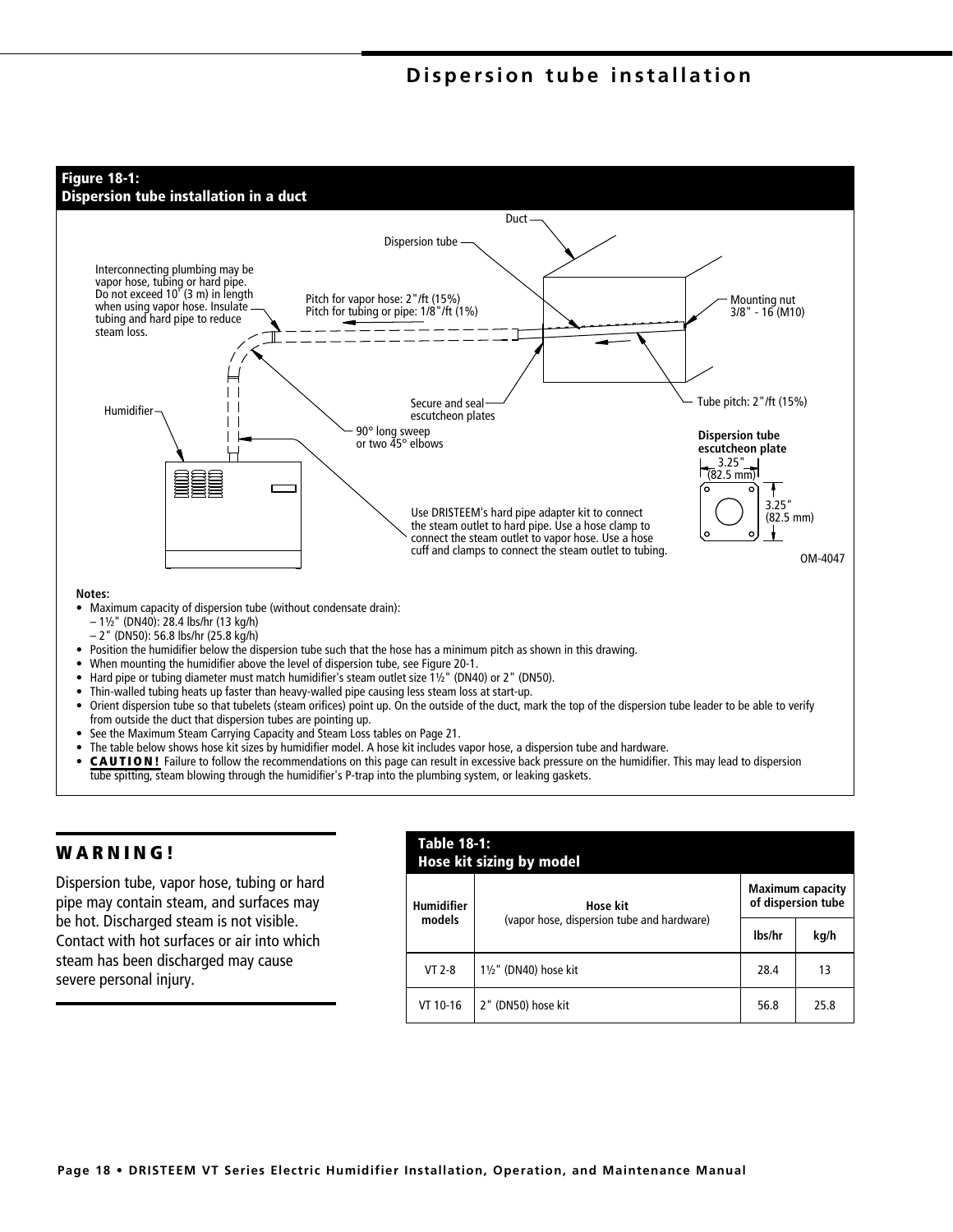# Rapid-sorb dispersion installation







# **WARNING!**

Dispersion tube, vapor hose, tubing or hard pipe may contain steam, and surfaces may be hot. Discharged steam is not visible. Contact with hot surfaces or air into which steam has been discharged may cause severe personal injury.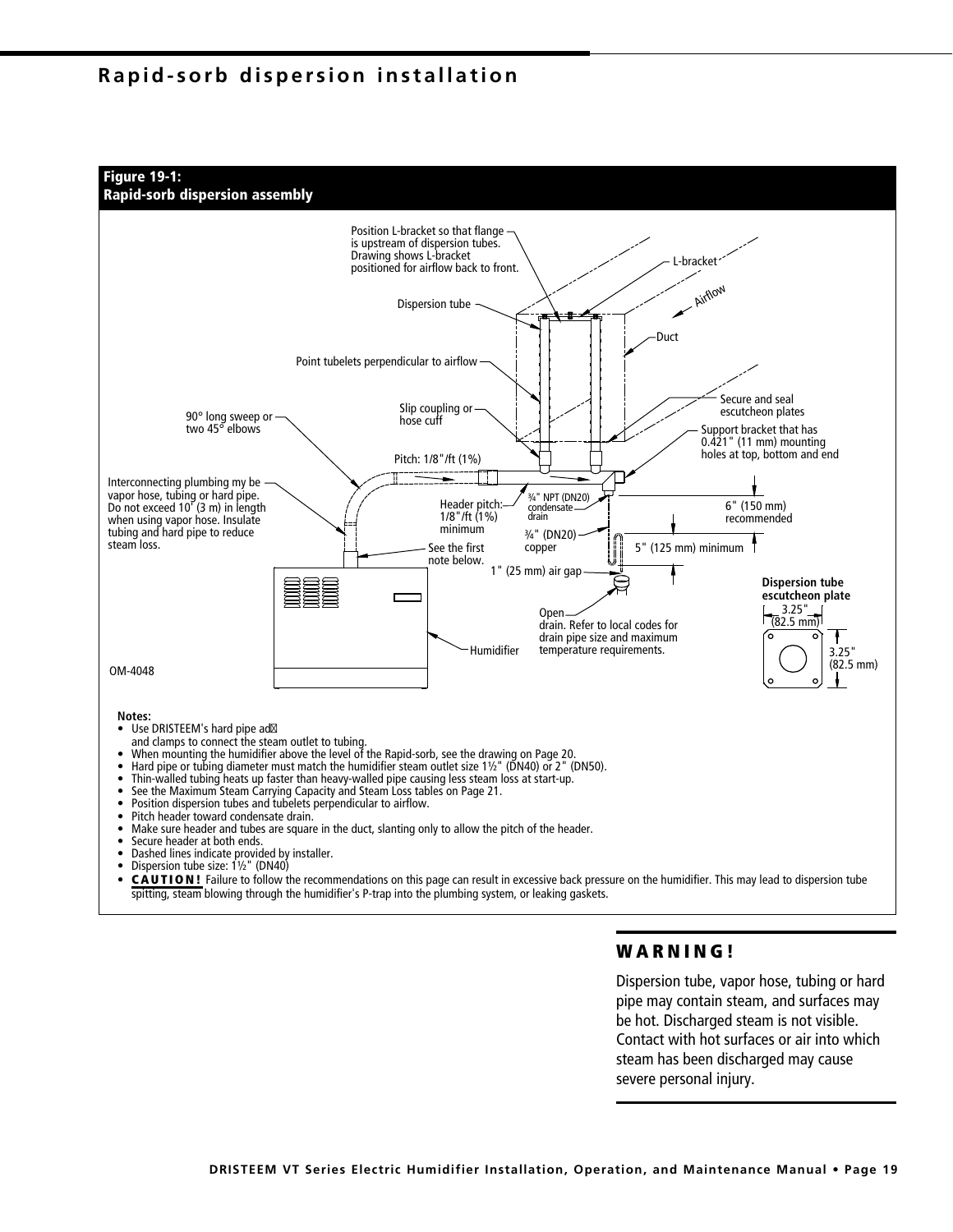# Dispersion drip tee installation

# **WARNING!**

Dispersion tube, vapor hose, tubing or hard pipe may contain steam, and surfaces may be hot. Discharged steam is not visible. Contact with hot surfaces or air into which steam has been discharged may cause severe personal injury.

#### Drip tee installation

Install a drip tee as shown below when the humidifier is mounted higher than the dispersion tube, or when interconnecting hose or piping needs to go over an obstruction.

**Important:** Vapor hose must be supported to prevent sagging or low spots.

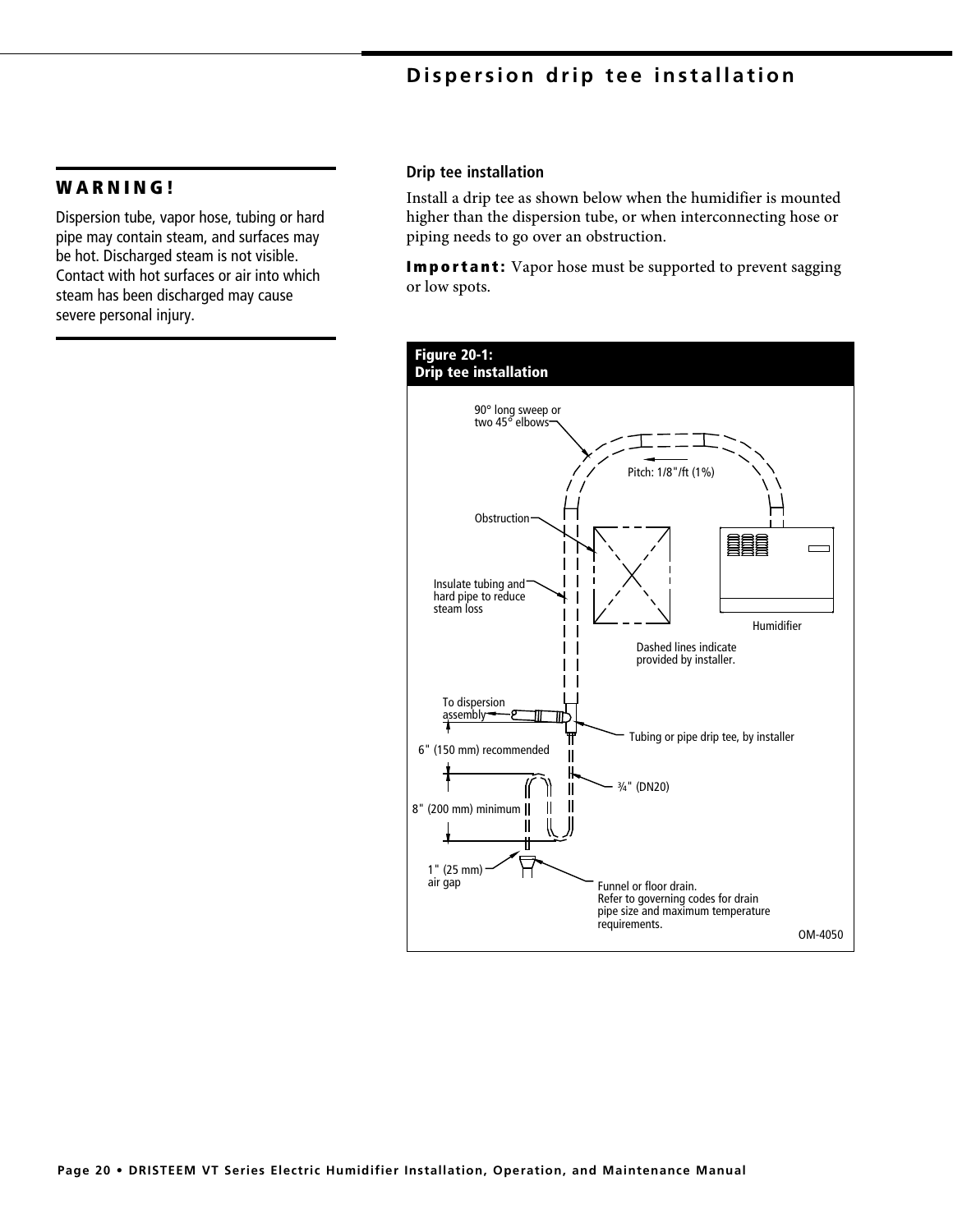# Humidifier to dispersion interconnecting hose, tubing and pipe

## **Table 21-1:**

#### Maximum steam carrying capacity and length of interconnecting vapor hose, tubing and pipe\*

| Vapor hose     |    |                         |      |                  | Copper or stainless steel tubing and Schedule 40 steel pipe |                      |    |                         |      |    |                                      |
|----------------|----|-------------------------|------|------------------|-------------------------------------------------------------|----------------------|----|-------------------------|------|----|--------------------------------------|
| Hose I.D.      |    | <b>Maximum capacity</b> |      | Maximum length** |                                                             | Tube or pipe size*** |    | <b>Maximum capacity</b> |      |    | <b>Maximum developed</b><br>length t |
| inches         | DN | lbs/hr                  | kg/h | ft               | m                                                           | inches               | DN | lbs/hr                  | kg/h | ft | m                                    |
| $1\frac{1}{2}$ | 40 | 150                     | 68   | 10               |                                                             | $1\frac{1}{2}$       | 40 | 150                     | 68   | 20 | 6.1                                  |
|                | 50 | 250                     | 113  | 10               |                                                             |                      | 50 | 220                     | 100  | 30 | 9.2                                  |

#### Notes:

-------<br>
\* Based on total maximum pressure drop in hose, tubing or piping of 5" wc (1250 Pa)<br>
\*\* Maximum recommended length for vapor hose is 10' (3 m). Longer distances may cause kinking or low spots.<br>
\*\*\* To minimize los

t Developed length equals measured length plus 50% of measured length, to account for pipe fittings.

## **Table 21-2:**

#### Steam loss of interconnecting vapor hose, tubing and pipe

|                    |                |                                   | -         | .<br><b>Steam loss</b> |           |           |                             |     |  |
|--------------------|----------------|-----------------------------------|-----------|------------------------|-----------|-----------|-----------------------------|-----|--|
| <b>Description</b> |                | Nominal hose, tubing or pipe size |           | <b>Noninsulated</b>    |           | Insulated | <b>Insulation thickness</b> |     |  |
|                    | inches         | DN                                | lbs/hr/ft | kg/h/m                 | lbs/hr/ft | kg/h/m    | inches                      | mm  |  |
|                    | $1\frac{1}{2}$ | 40                                | 0.15      | 0.22                   | N/A       | N/A       | N/A                         | N/A |  |
| Hose               | 2              | 50                                | 0.20      | 0.30                   | N/A       | N/A       | N/A                         | N/A |  |
|                    | $1\frac{1}{2}$ | 40                                | 0.11      | 0.164                  | 0.02      | 0.03      |                             | 50  |  |
| <b>Tubing</b>      | 2              | 50                                | 0.14      | 0.21                   | 0.025     | 0.037     | $\overline{2}$              | 50  |  |
| Pipe               | $1\frac{1}{2}$ | 40                                | 0.22      | 0.33                   | 0.02      | 0.03      | $\overline{2}$              | 50  |  |
|                    |                | 50                                | 0.25      | 0.38                   | 0.025     | 0.037     | $\overline{\phantom{a}}$    | 50  |  |
|                    |                |                                   |           |                        |           |           |                             |     |  |

Notes:

This data is based on an ambient air temperature of 80 °F (27 °C), fiberglass insulation, copper tubing, and Schedule 40 pipe.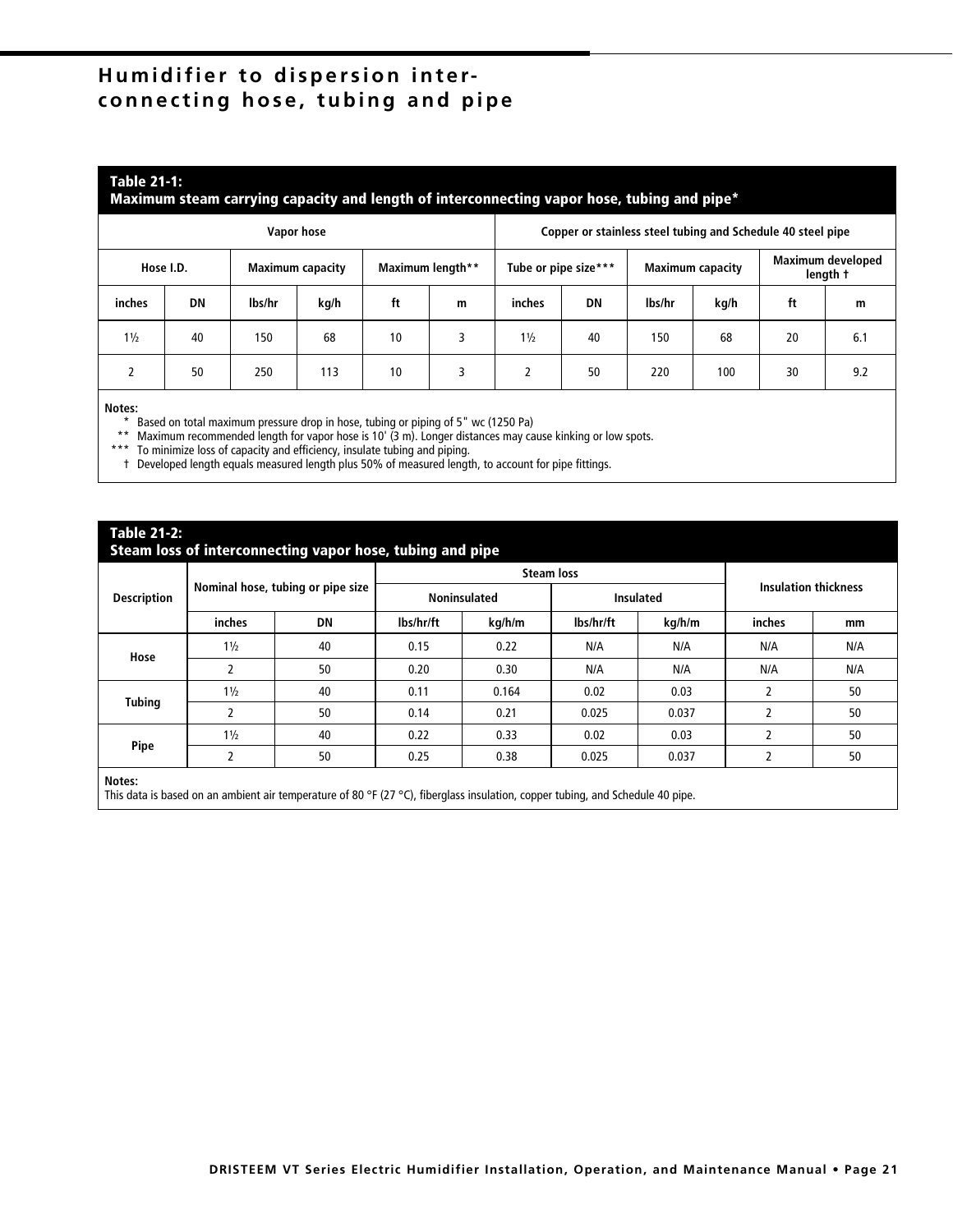# Humidifier start-up procedure

| Table 22-1:<br><b>Torque specifications</b> |                                                  |               |     |  |  |  |  |  |
|---------------------------------------------|--------------------------------------------------|---------------|-----|--|--|--|--|--|
|                                             |                                                  | <b>Torque</b> |     |  |  |  |  |  |
|                                             | Screw or lug location                            | inch-lbs      | Nm  |  |  |  |  |  |
| Power block                                 |                                                  | 16            | 1.8 |  |  |  |  |  |
| Contactor                                   |                                                  | 16            | 1.8 |  |  |  |  |  |
| Heater                                      | 8-32 nut<br>$(8.5 \, \text{mm})$                 | 20            | 2.2 |  |  |  |  |  |
| nut                                         | 10-32 nut<br>$(9.5 \, \text{mm})$                | 25            | 2.8 |  |  |  |  |  |
|                                             | 6 gauge wire<br>$(10 \text{ mm}^2)$              | 35            | 4.0 |  |  |  |  |  |
| Heater<br>wire lug                          | 8 gauge wire<br>$(6 \text{ mm}^2)$               | 25            | 2.8 |  |  |  |  |  |
|                                             | 10-14 gauge wire<br>( <b>6</b> mm <sup>2</sup> ) | 20            | 2.2 |  |  |  |  |  |

After the system is properly installed and connected to both electrical and water supplies, it can be started.

#### Start-up procedure:

## **Mounting**

Before filling with water, check mounting to verify that the tank cover and tank are level and securely supported.

# Piping

Verify that all piping connections are completed as recommended and that water pressure is available.

Use cold or hot supply water. If the water pressure is above 60 psi (415 kPa) and/or water hammer would be objectionable, install a pressure-reducing valve or shock arrester. Even though the humidifier has an internal 1" (25 mm) air gap, some governing codes may require backflow prevention.

**Important:** Minimum water supply pressure is 25 psi  $(175 \text{ kPa})$ .

#### **Electrical**

Before start-up, verify that electrical connections have been made per the wiring requirements listed in this manual.

## **WARNING!**

Do not remove the power/heater terminal cover until electrical power is disconnected. Contact with energized circuits may cause property damage, severe personal injury or death as a result of electrical shock or fire.

Only qualified electrical personnel should perform start-up procedure.

- Verify that all wiring connections have been made in accordance with all governing codes and the humidifier's wiring diagram.
- Verify that all DIN rail-mounted components are securely fastened to the DIN rail.
- Verify that all power terminal screws and lugs are tight from power block to heaters. See Table 22-1 for torque specifications.

More on the next page  $\blacktriangleright$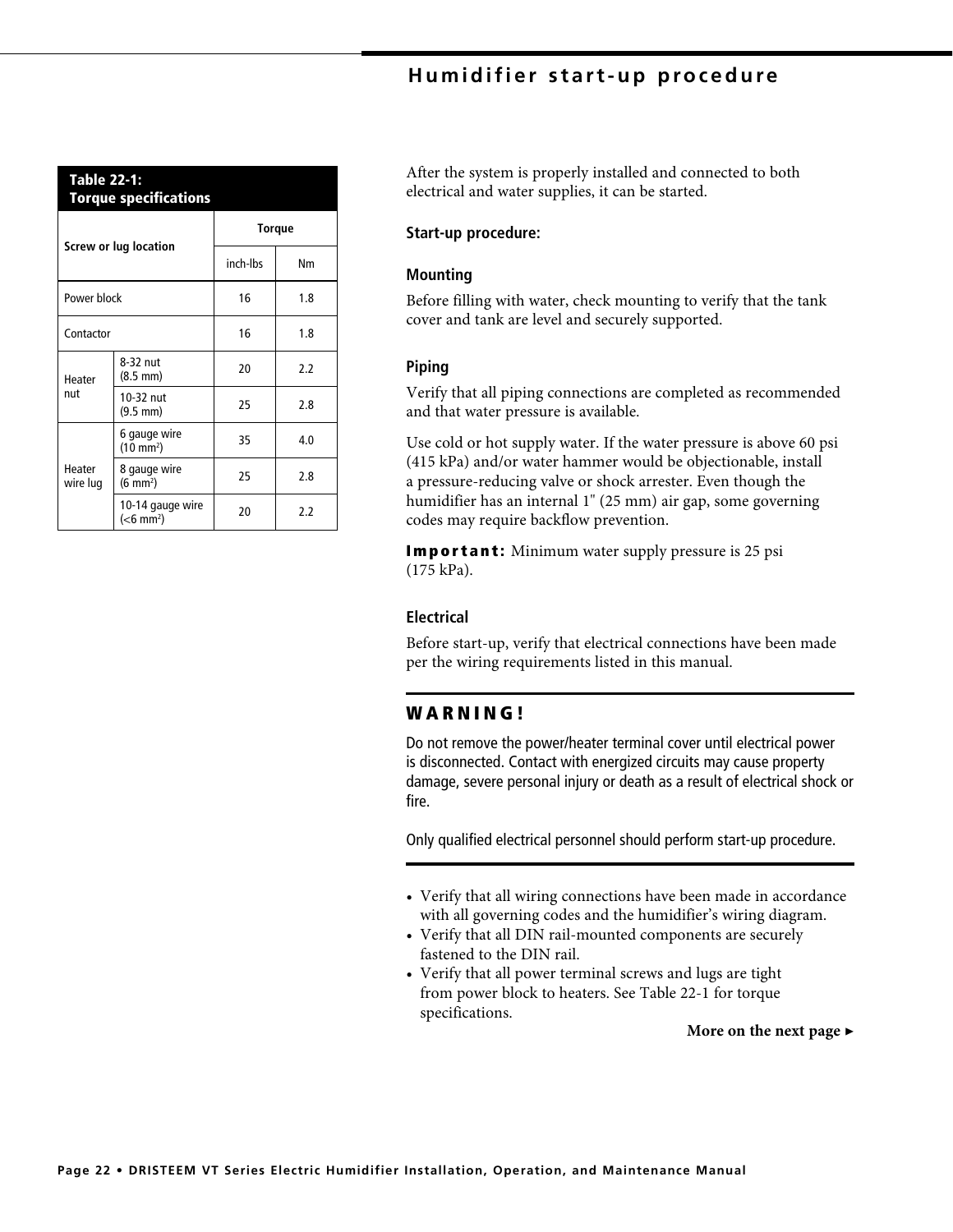# Humidifier start-up (continued)

#### **Electrical (continued)**

- Verify that the transformer, drain valve, fill valve, and contactor electrical plugs located under the humidifier shroud are completely plugged in.
- Confirm the internal controller board slide switch S1 and S2 positions marked 1 through 16 are in the correct on or off position.
- Turn water supply on; confirm drain valve is closed.
- Turn the supply power on.
	- The On/Off indicator light illuminates along with the Fill indicator light.
	- The fill valve opens and adds water until the humidifier tank is full, at which time the fill valve closes and the Fill indicator light turns off.
- Unplug the probe plug from the probe assembly (located on the tank cover; see Figure 23-1) to allow the fill valve to energize and overfill the tank. This ensures that the water seal (P-trap) is filled with water. When water is seen coming from the drain line, plug the probe plug back into the probe assembly.
	- With sufficient water in the tank and the safety/enable circuit closed (recommended options: duct airflow proving and duct high limit humidity switches), the humidity demand signal illuminates the Steam indicator light and energizes the heaters.

**CAUTION!** In the event the humidifier tank does not contain water and the heaters are energized, turn main power off. Operation of the heaters without water will cause damage to the humidifier.

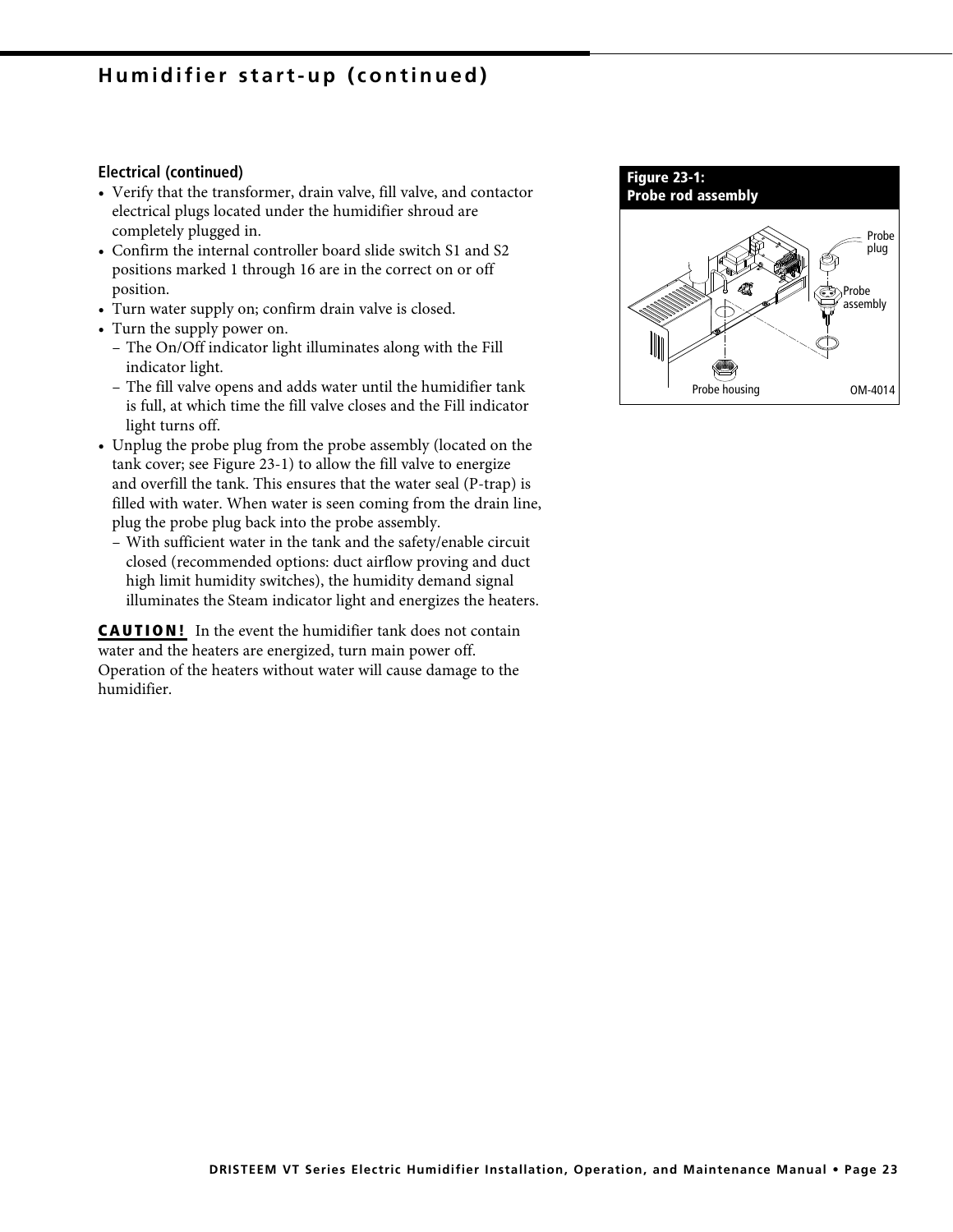# **Humidifier maintenance**

The best way to determine how often your particular system needs maintenance is to remove the tank and inspect it after the first year of duty. Potable water carries a variety of minerals and other materials in a mix that varies from location to location. This variation in water quality, combined with the hours of operation and duty cycle, determines your own unique maintenance schedule.

## To inspect and service humidifier:

- 1. Access and prepare the tank for removal (see Figure 25-1 on Page 25 for drawing callout numbers):
	- **CAUTION!** If the drain light is blinking on the display panel (Callout 1 in drawing), there is water in the tank that was unable to drain. When full of water, the tank may weigh up to 60 lbs (27 kg). Take necessary precautions to support the additional weight when removing the tank fasteners.
	- Loosen the fasteners on the top of the shroud.
	- Remove the fasteners on the bottom of the shroud.
	- Remove the shroud.

## **WARNING!**

Do not remove the power/heater terminal cover until electrical power is disconnected. Contact with energized circuits may cause property damage, severe personal injury or death as a result of electrical shock.

• If the tank is hot, cool it down by moving the valve lever located on the drain valve to the manual open position. The fill valve eventually opens, allowing cool water to run into the tank until it is cool enough to handle.

**Important:** After the drain valve is manually opened, verify that tank water is running from the drain piping to the plumbing system. If tank water is not draining, unplug the probe plug from the probe assembly (located on the tank cover) to allow the fill valve to energize and overfill the tank. When the tank is cool enough to handle, plug the probe plug back into the probe assembly. Take necessary precautions to support the additional water weight when removing the tank fasteners.

# **WARNING!**

Opening the drain valve when the tank is hot may discharge water with a temperature up to 212 °F (100 °C) into the plumbing system. This may cause damage to the plumbing system. Do not touch the tank or drain piping until the unit has had sufficient time to cool, or serious injury may occur.

More on the next page  $\blacktriangleright$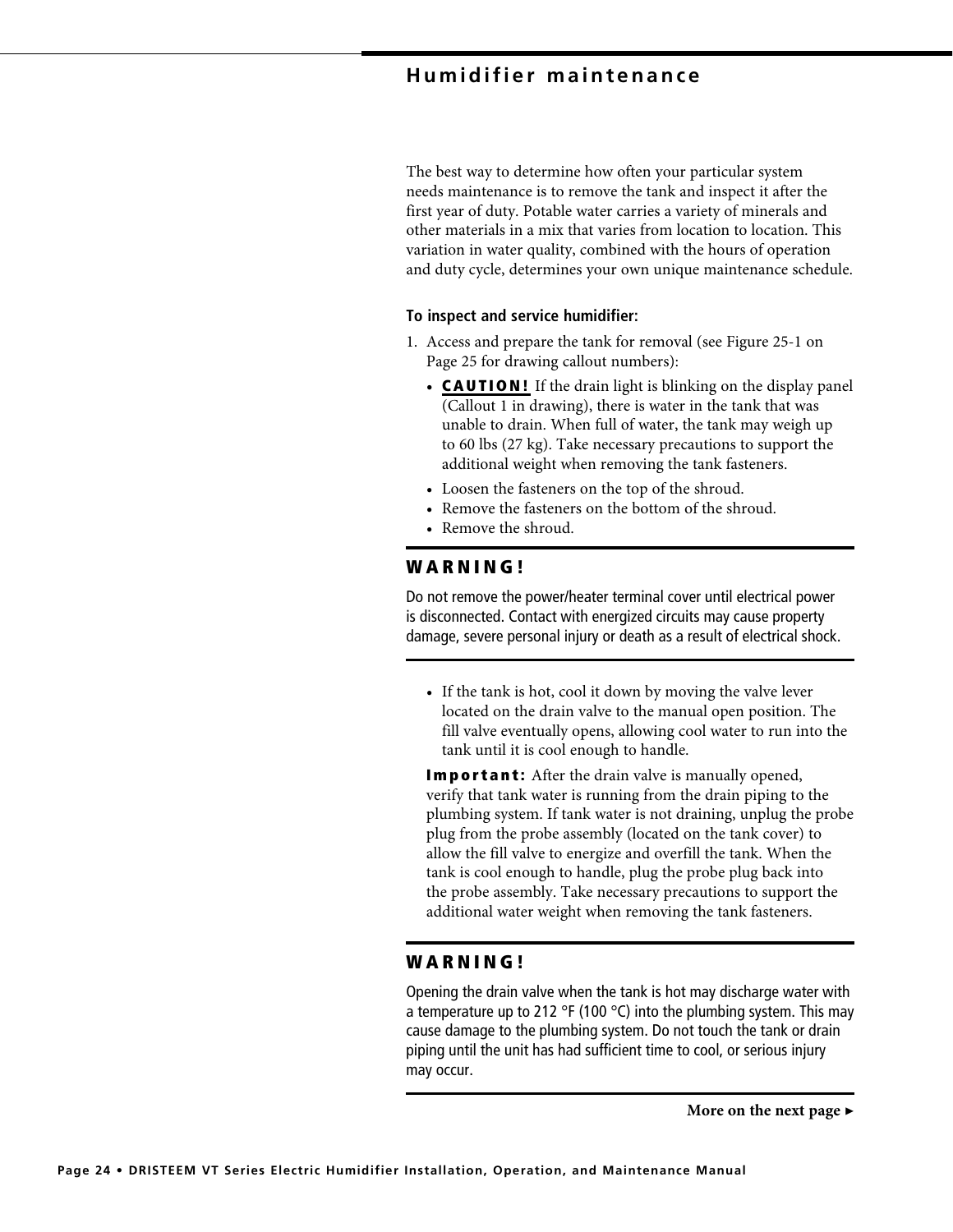# Humidifier maintenance (continued)

- Shut off the water supply.
- Shut off the electrical supply.
- Allow the tank to completely drain.
- Disconnect the drain hose or the field installed union from the drain valve connection on the back left corner of the cabinet. Disconnect the drain valve electrical plug.
- 2. Remove the tank (see Figure 25-1 for drawing callout numbers):
	- Hold up on the bottom of the tank (Callout 6 in drawing) and remove the top mounting nuts (Callouts 2 and 3).
	- Hold up on the bottom of the tank while removing the bottom mounting nut (Callout 4). When the bottom mounting nut is removed, the handle (Callout 5) falls away from the tank. Use both hands to support the tank and lower it straight down to clear heaters. Use care not to damage gasket.
- 3. Clean the tank interior using a putty knife or similar flat instrument. Clean the strainer inside the tank located over the tank drain opening. Use a wire brush and verify that all the strainer holes are open.
- 4. Open the drain valve with the manual lever on the side of the actuator and run water through the drain valve to remove any collected sediment.
- 5. Unscrew the probe assembly and clean the plastic probe housing, ensuring that all passageways are clear (see Figure 25-2). Clean the probe rods using steel wool or a similar mild abrasive material. Inspect the composite plastic probe assembly for any signs of cracking, roughness, or deterioration. If found, replace.
- 6. Install the probe assembly, probe plug, probe housing and the gasket into the cover (see Figure 25-2).
- 7. Re-install the tank (see Figure 25-3 for drawing callout numbers):
	- Using both hands, lift the tank (Callout 6 in drawing) up around the heaters until the threaded fasteners penetrate the cover flange.
	- Hold the tank in place with one hand and pull the handle (Callout 5) toward you and up onto the threaded fastener on the front bottom of the tank. Make sure gasket is centered on tank flange.
	- Push the handle up against the backing nut (Callout 9) and run nut (Callout 4) up the threaded fastener so it holds the handle in place.
	- Tighten nut (Callouts 2 and 3) down on the threaded fasteners extending through the cover flange.

More on the next page  $\blacktriangleright$ 

# **Figure 25-1:**

**Tank with closed fastener** 





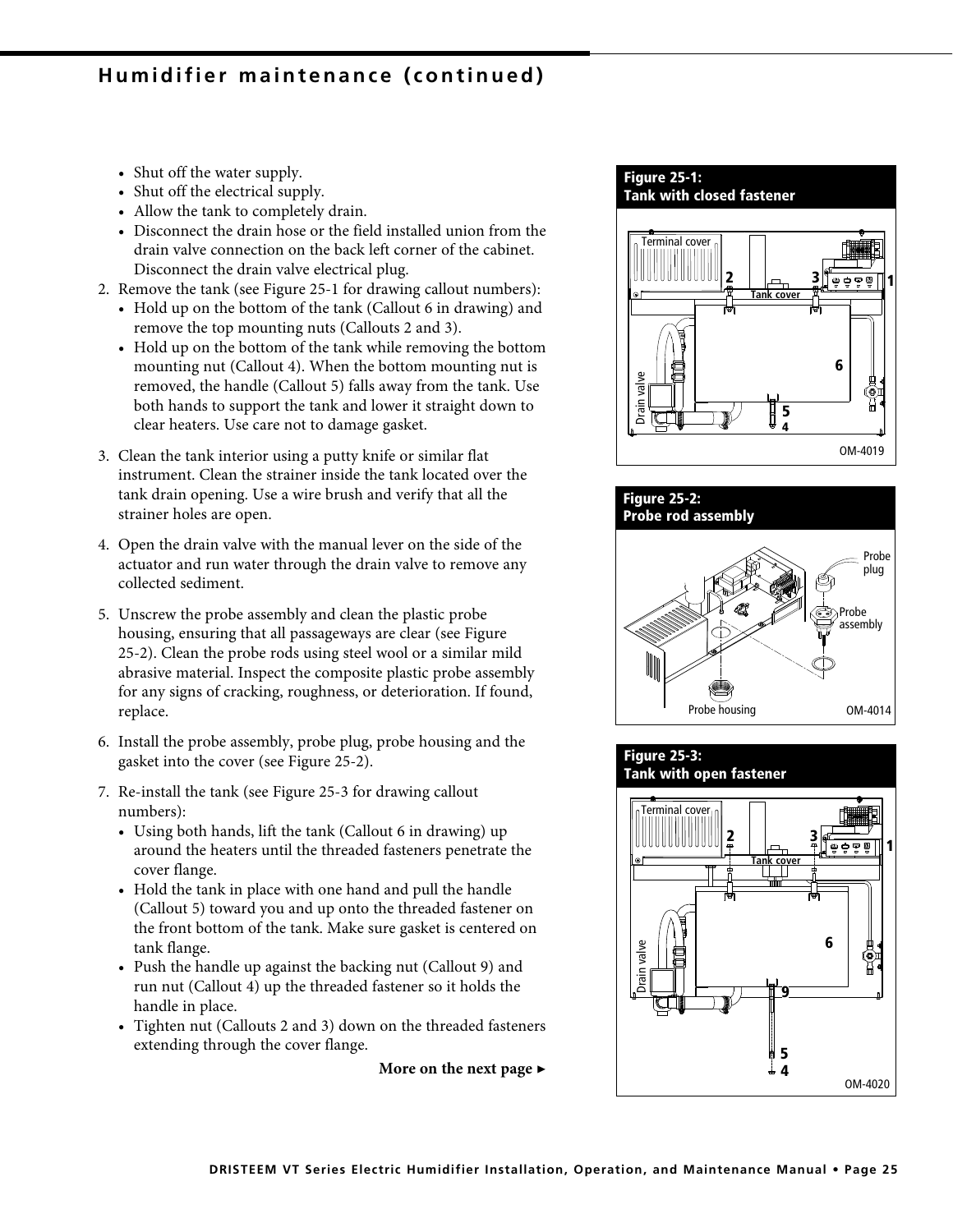# Humidifier maintenance (continued)

| <b>Table 26-1:</b><br><b>Torque specifications</b> |                                                  |               |     |  |  |  |  |  |
|----------------------------------------------------|--------------------------------------------------|---------------|-----|--|--|--|--|--|
|                                                    |                                                  | <b>Torque</b> |     |  |  |  |  |  |
|                                                    | Screw or lug location                            | inch-lbs      | Nm  |  |  |  |  |  |
| Power block                                        |                                                  | 16            | 1.8 |  |  |  |  |  |
| Contactor                                          |                                                  | 16            | 1.8 |  |  |  |  |  |
| Heater                                             | 8-32 nut<br>$(8.5 \text{ mm})$                   | 20            | 2.2 |  |  |  |  |  |
| nut                                                | 10-32 nut<br>$(9.5 \, \text{mm})$                | 25            | 2.8 |  |  |  |  |  |
| Heater<br>wire lug                                 | 6 gauge wire<br>$(10 \text{ mm}^2)$              | 35            | 4.0 |  |  |  |  |  |
|                                                    | 8 gauge wire<br>$(6 \text{ mm}^2)$               | 25            | 2.8 |  |  |  |  |  |
|                                                    | 10-14 gauge wire<br>( <b>6</b> mm <sup>2</sup> ) | 20            | 2.2 |  |  |  |  |  |



- Tighten nuts (Callouts 2, 3, and 4) to complete the process of returning the tank to its position prior to removal.
- Reconnect the drain hose to the drain valve connection in the back left corner.
- Reconnect the drain valve electrical plug.
- 8. Verify electrical connections:
	- Verify that all DIN rail-mounted components are securely fastened to the DIN rail.
	- Verify that all power terminal screws and lugs are tight from power block to heaters. See Table 26-1 for torque specifications.
	- Verify that all electrical plugs located under the shroud are completely plugged in (transformer, contactor, drain valve, and fill valve).
- 9. Move the drain valve lever back to the auto position.
- 10. Turn on the water supply.
- 11. Turn on the electrical power.
- 12. Allow the tank to fill with water and initiate a humidity demand signal (see Figure 26-1 for drawing callout numbers).
	- Important: Verify that the gasket seal is not leaking prior to leaving the humidifier unattended.
		- If a leak is observed in the left front or side of the gasket, loosen backing nut (Callout 7 in drawing) one turn and tighten fastener nut (Callout 2) down onto the cover flange. Continue this one turn at a time until the leak stops.
		- If a leak is observed in the right front or side of the gasket, loosen backing nut (Callout 8) one turn and tighten fastener nut (Callout 3) down onto the cover flange. Continue this one turn at a time until the leak stops.
		- If a leak is observed in the rear of the tank, loosen backing nut (Callout 9) two turns and tighten up fastener nut (Callout 4) onto the handle. Continue this two turns at a time until the leak stops. Replace gasket if necessary.
- 13. If this maintenance occurred at the end of a humidification season, turn the demand for humidity down to the minimum setting and the humidifier will go into an end-of-season drain after 72 hours
- 14. If this maintenance occurred during the humidification season, turn the demand for humidity to the desired set point.

More on the next page  $\blacktriangleright$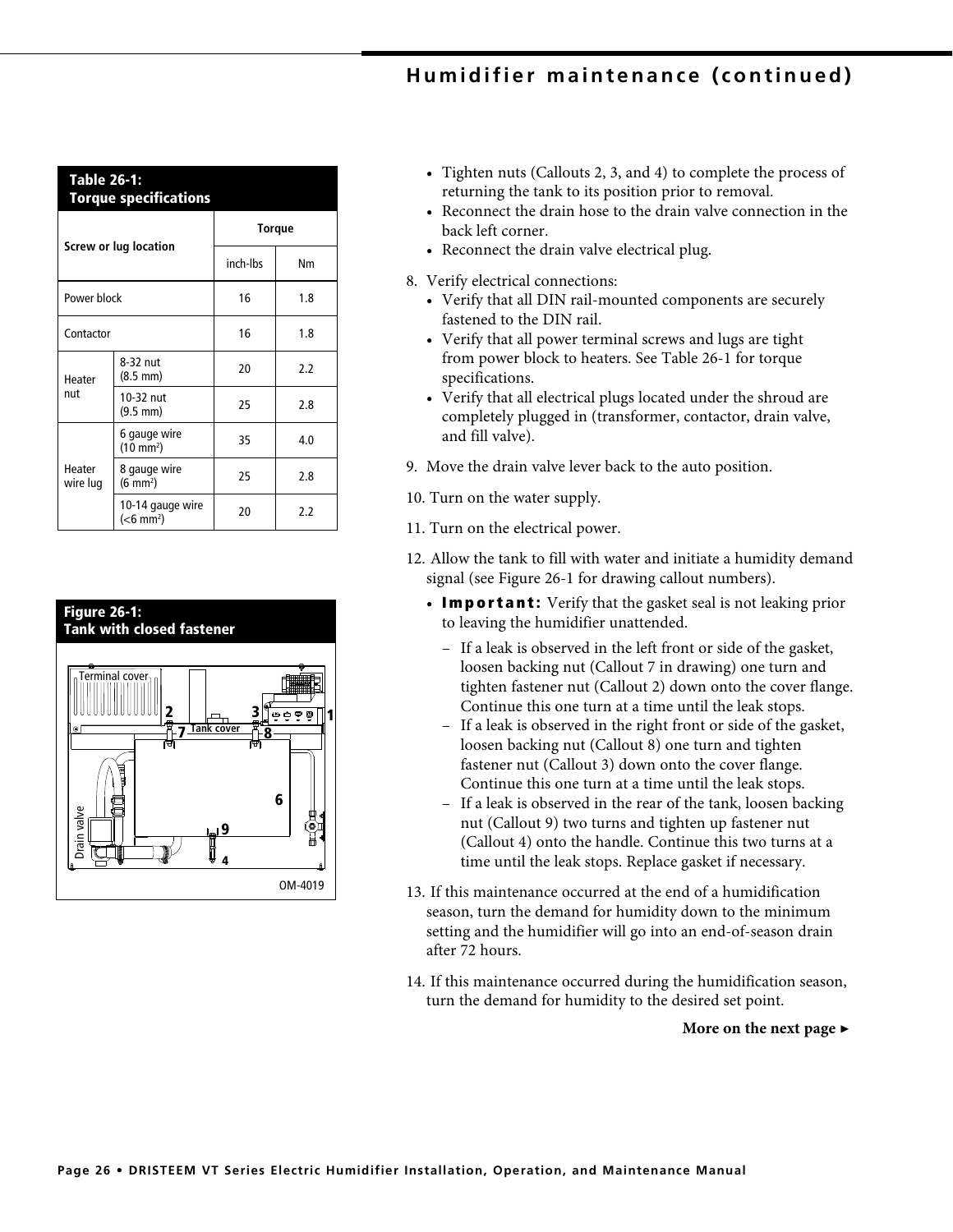# Humidifier maintenance (continued)

#### Off-season shut down procedure

Perform tank cleaning and humidifier maintenance at the end of the humidification season.

- If softened water is used, the tank may not need cleaning until after multiple humidification seasons.
- Important: The tank should be removed after the first season of use to observe the amount of collected minerals in the tank.
- If there is more than  $\frac{1}{2}$ " (13 mm) of minerals in the tank after one season of use, clean the tank annually.
- If it is determined that cleaning is necessary every two or three seasons, then the only off-season shut-down procedure required is to turn the demand for humidity down to the minimum setting.
- The tank will go into an end-of-season drain after 72 hours without a demand for humidity.
- When humidification is desired, turn the demand up to the desired set point and the system will start up.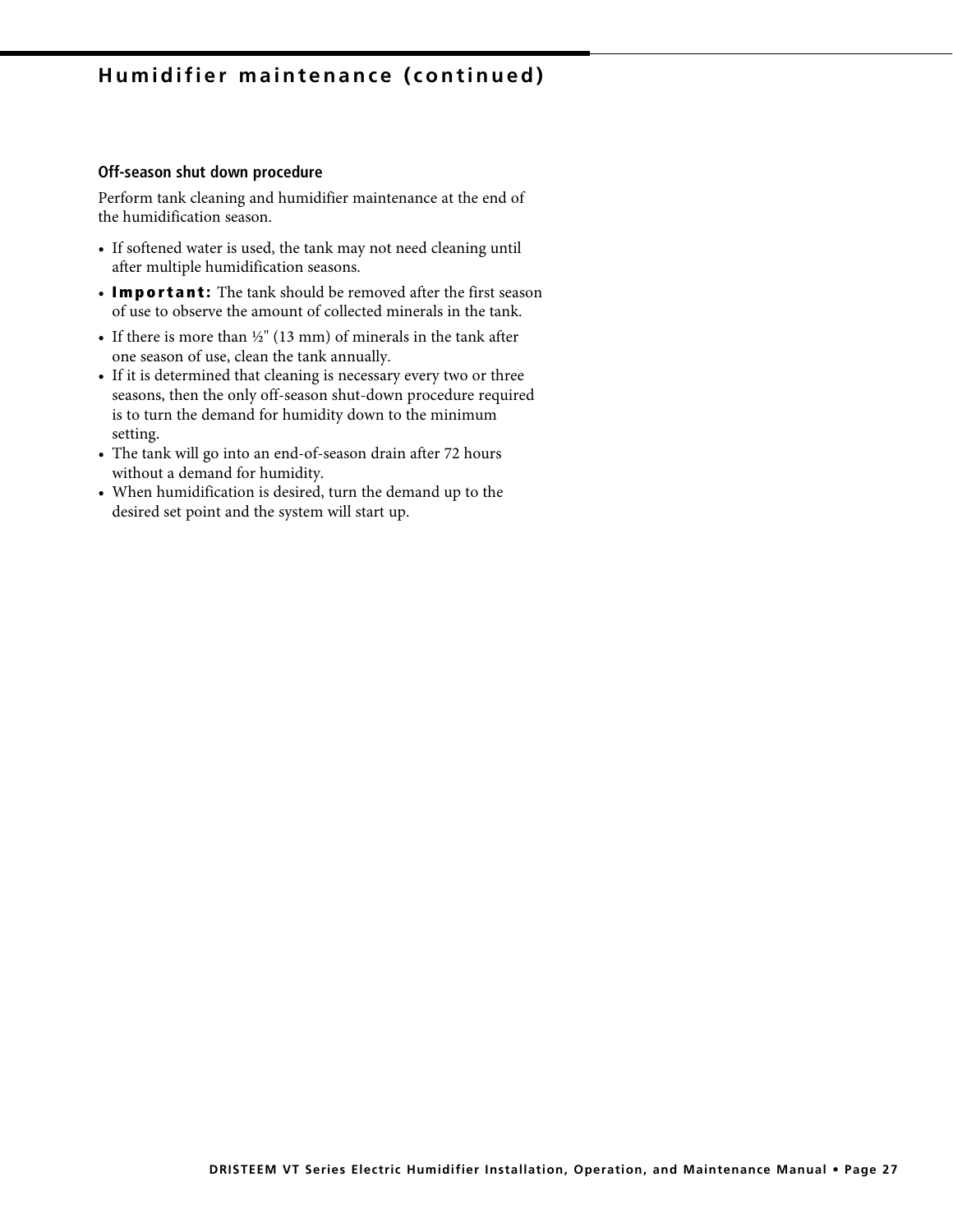# Troubleshooting guide

| Table 28-1:<br><b>Problem/possible cause/action</b>                       |                                                                                                                                                                                                                                                                                                                                                                                                                                     |                                                                                                                                                                                                                                                                                                                                                                                                                                                                                                                                                                                                                                                                                                                                                                                                                                                                                                                                                                                                                                                                                                                                                               |
|---------------------------------------------------------------------------|-------------------------------------------------------------------------------------------------------------------------------------------------------------------------------------------------------------------------------------------------------------------------------------------------------------------------------------------------------------------------------------------------------------------------------------|---------------------------------------------------------------------------------------------------------------------------------------------------------------------------------------------------------------------------------------------------------------------------------------------------------------------------------------------------------------------------------------------------------------------------------------------------------------------------------------------------------------------------------------------------------------------------------------------------------------------------------------------------------------------------------------------------------------------------------------------------------------------------------------------------------------------------------------------------------------------------------------------------------------------------------------------------------------------------------------------------------------------------------------------------------------------------------------------------------------------------------------------------------------|
| Problem                                                                   | Possible cause                                                                                                                                                                                                                                                                                                                                                                                                                      | <b>Action</b>                                                                                                                                                                                                                                                                                                                                                                                                                                                                                                                                                                                                                                                                                                                                                                                                                                                                                                                                                                                                                                                                                                                                                 |
| All indicator lights are<br>blinking sequentially<br>from right to left   | The humidifier is in a forced<br>cool-down period prior to<br>a required automatic drain<br>sequence.                                                                                                                                                                                                                                                                                                                               | . WAIT for tank water to cool down, drain, and refill. DO NOT RESET POWER. The humidifier will<br>automatically resume making steam once it has refilled.                                                                                                                                                                                                                                                                                                                                                                                                                                                                                                                                                                                                                                                                                                                                                                                                                                                                                                                                                                                                     |
| All indicator lights are<br>off                                           | On/Off switch is off                                                                                                                                                                                                                                                                                                                                                                                                                | • Push On/Off switch on display panel.                                                                                                                                                                                                                                                                                                                                                                                                                                                                                                                                                                                                                                                                                                                                                                                                                                                                                                                                                                                                                                                                                                                        |
|                                                                           | Display panel ribbon cable<br>connection                                                                                                                                                                                                                                                                                                                                                                                            | • Connect display panel ribbon cable.<br>• Verify ribbon cable is connected correctly.                                                                                                                                                                                                                                                                                                                                                                                                                                                                                                                                                                                                                                                                                                                                                                                                                                                                                                                                                                                                                                                                        |
|                                                                           | Transformer secondary circuit<br>breaker tripped                                                                                                                                                                                                                                                                                                                                                                                    | • Check for wiring shorts; reset breaker.                                                                                                                                                                                                                                                                                                                                                                                                                                                                                                                                                                                                                                                                                                                                                                                                                                                                                                                                                                                                                                                                                                                     |
|                                                                           | Power panel breakers are<br>open                                                                                                                                                                                                                                                                                                                                                                                                    | • Check power block for proper voltage present at transformer.<br>• Verify transformer electrical plug is fully engaged.                                                                                                                                                                                                                                                                                                                                                                                                                                                                                                                                                                                                                                                                                                                                                                                                                                                                                                                                                                                                                                      |
| Steam light on the<br>display panel is blinking<br>on and off             | The enable/safety circuit is<br>open.                                                                                                                                                                                                                                                                                                                                                                                               | • If no other lights are on or blinking, check the airflow proving switch (a recommended optional<br>component):<br>- Verify that tube orientation in the duct is correct.<br>- Verify tube is connected to the switch correctly.<br>- If connections are correct and switch does not make with airflow, replace switch.<br>• Check high limit humidistat (a recommended optional component):<br>- Verify connection per the wiring diagram and the diagram on the high limit humidistat cover.<br>- Verify that the high limit humidistat is the correct distance downstream of dispersion tube.<br>- If connections and location are correct, replace high limit humidistat.                                                                                                                                                                                                                                                                                                                                                                                                                                                                                |
|                                                                           | Low water condition                                                                                                                                                                                                                                                                                                                                                                                                                 | • If the fill light is also on:<br>- Verify that the water shut-off valve is open.<br>- Check fill valve strainer; clean or replace if clogged (strainer is in valve assembly inlet).<br>• If the fill light is also blinking, refer to the "Fill light on the display panel is blinking on and off"<br>section below.                                                                                                                                                                                                                                                                                                                                                                                                                                                                                                                                                                                                                                                                                                                                                                                                                                        |
| Fill light on the display<br>panel is blinking on and<br>off (fill fault) | When in a fill sequence, the<br>internal controller allows 15<br>minutes for water to reach<br>the maximum upper water<br>level. If water is not sensed<br>at the top probe of the probe<br>assembly after filling for 15<br>minutes, the fill light on the<br>display panel will blink on<br>and off.<br>There are two causes for this:<br>either the tank did not fill, or<br>the tank filled but water is<br>not being detected. | Tank is not full<br>• Verify that water shut-off valve is open.<br>• Verify that the fill valve electrical plug is fully engaged.<br>• Verify proper fill valve wiring at terminals 33 and C.<br>• Verify voltage supplied to fill valve is correct. Valve coil should be 24 VAC.<br>• Check fill valve strainer; clean or replace if clogged. Check the strainer by disconnecting the fill valve<br>inlet fitting. Remove the strainer with a small screwdriver.<br>. Fill valve may be plumbed backward. Note flow direction and correct as needed.<br>• Verify that water supply pressure is at least 25 psi (175 kPa).<br>• Verify that fill and drain valve wiring are not reversed.<br>• Remove fill valve and check for any foreign material plugging the valve.<br>• Excessive water hammer can bend a needle valve and make it difficult to open. If this is happening,<br>the valve may need to be replaced. Install a water hammer shock arrestor.<br><b>Tank is full</b><br>• Clean or replace probe.<br>• Check water conductivity. Water conductivity must be at least 100 µS/cm. Add salt to increase.<br>Consult DRISTEEM for further advice. |
|                                                                           |                                                                                                                                                                                                                                                                                                                                                                                                                                     | More on the next page $\blacktriangleright$                                                                                                                                                                                                                                                                                                                                                                                                                                                                                                                                                                                                                                                                                                                                                                                                                                                                                                                                                                                                                                                                                                                   |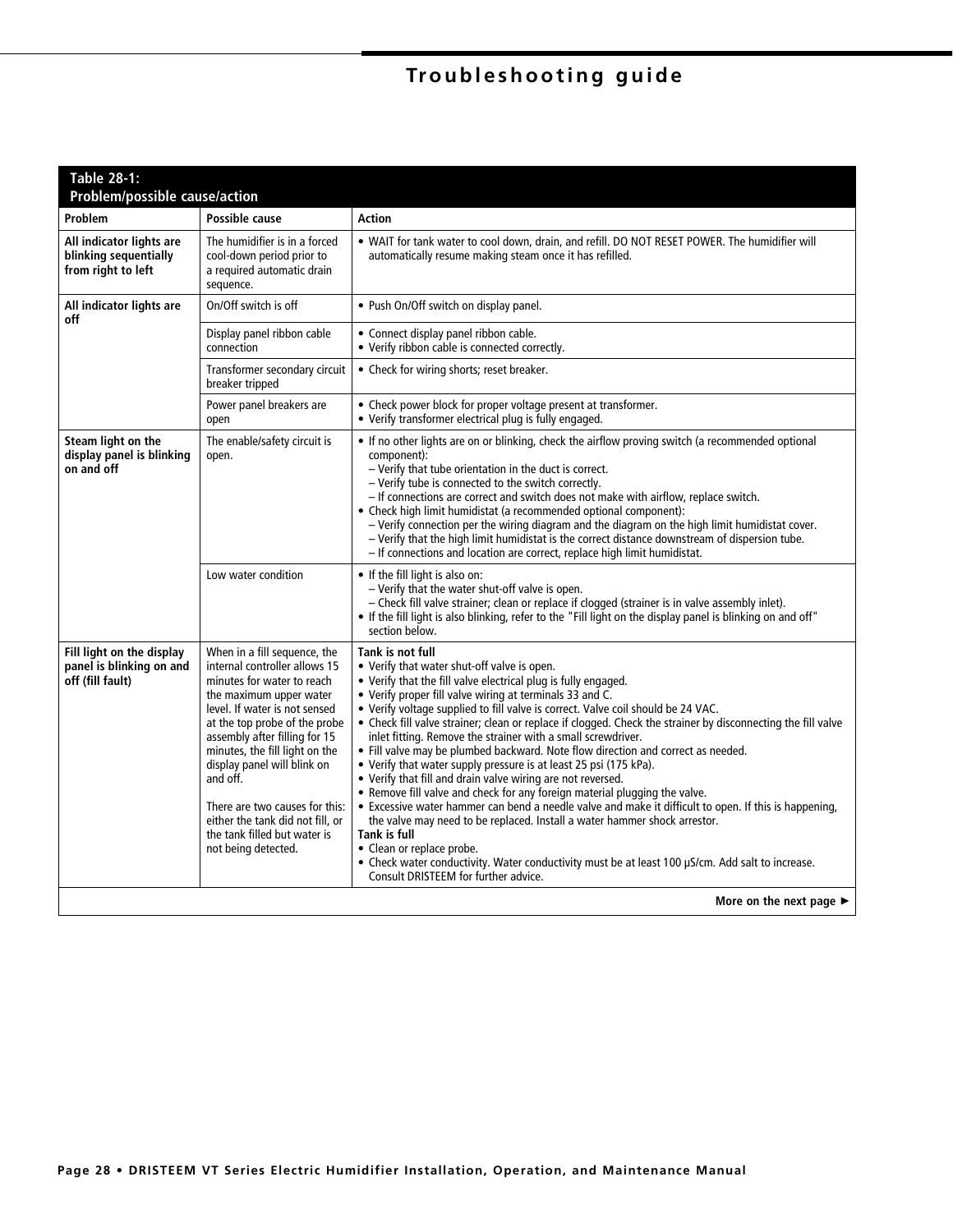| <b>Table 29-1:</b><br>Problem/possible cause/action                                                                                                 |                                                                                                                                                                                                                                                                                                                              |                                                                                                                                                                                                                                                                                                                                                                                                                                                                                 |  |  |
|-----------------------------------------------------------------------------------------------------------------------------------------------------|------------------------------------------------------------------------------------------------------------------------------------------------------------------------------------------------------------------------------------------------------------------------------------------------------------------------------|---------------------------------------------------------------------------------------------------------------------------------------------------------------------------------------------------------------------------------------------------------------------------------------------------------------------------------------------------------------------------------------------------------------------------------------------------------------------------------|--|--|
| Problem                                                                                                                                             | Possible cause                                                                                                                                                                                                                                                                                                               | <b>Action</b>                                                                                                                                                                                                                                                                                                                                                                                                                                                                   |  |  |
| Drain light on the<br>display panel is blinking<br>on and off<br>(drain fault)<br>Note: The humidifier will<br>continue to operate in<br>this mode. | When in autodrain sequence<br>or end-of-season drain, the<br>internal controller allows 12<br>minutes for the water level<br>to drop from the top probe<br>to below the lowest probe.<br>If the tank does not drain to<br>this level in the time allotted,<br>the drain light on the display<br>panel will blink on and off. | • Verify that drain valve electrical plug is fully engaged.<br>• Check drain valve wiring at terminals 32 and C.<br>• Check for voltage present at the valve. Valve motor should be 24 VAC; if present, clean or replace<br>valve.<br>• Check if the tank drain outlet from the humidifier is plugged. Clean if needed.                                                                                                                                                         |  |  |
|                                                                                                                                                     | Water detection probes                                                                                                                                                                                                                                                                                                       | • Clean probes or replace probe rod assembly.                                                                                                                                                                                                                                                                                                                                                                                                                                   |  |  |
|                                                                                                                                                     | Fill valve is not closing                                                                                                                                                                                                                                                                                                    | • Fill valve may be plumbed backwards. Note flow direction on valve body and replumb if necessary.<br>• If fill valve is plumbed correctly and leaking water, replace fill valve.                                                                                                                                                                                                                                                                                               |  |  |
|                                                                                                                                                     | Drain line is backing up with<br>water                                                                                                                                                                                                                                                                                       | • Verify drain line pitch. Pitch drain pipe toward drain 1/8"/ft (1%) minimum.<br>• Verify drain line size. If piping run is over 10' (3 m), increase drain pipe size from 3/4" (DN20) to 11/4"<br>(DN32).<br>• Verify that the drain line is not plugged. Disconnect drain piping from the humidifier at the hose or<br>union connection. Replace or clean drain piping if there is standing water in the piping or if water<br>does not flow freely through the drain piping. |  |  |
| The On/Off light on the<br>display panel is blinking                                                                                                | Mineral buildup or oxidation<br>on probe rods                                                                                                                                                                                                                                                                                | • Remove probe assembly and clean probe rods; reset power to clear warning.                                                                                                                                                                                                                                                                                                                                                                                                     |  |  |
| slowly (one blink per<br>second)                                                                                                                    | Deterioration of probe rod<br>assembly                                                                                                                                                                                                                                                                                       | • Replace probe rod assembly.                                                                                                                                                                                                                                                                                                                                                                                                                                                   |  |  |
| The On/Off light on the<br>display panel is blinking<br>rapidly (10 blinks per                                                                      | Probe is wired incorrectly                                                                                                                                                                                                                                                                                                   | • Verify wiring; see wiring diagram.<br>• Verify that probe wires are routed separately from high voltage wires to avoid interference.<br>• Verify the green and yellow ground wire is connected to the subpanel and to the C terminal.                                                                                                                                                                                                                                         |  |  |
| second)<br>(illogical probe fault)                                                                                                                  | Deterioration of probe rod<br>assembly                                                                                                                                                                                                                                                                                       | • Replace probe rod assembly.                                                                                                                                                                                                                                                                                                                                                                                                                                                   |  |  |
|                                                                                                                                                     | Tank water is foaming.                                                                                                                                                                                                                                                                                                       | • Clean tank.                                                                                                                                                                                                                                                                                                                                                                                                                                                                   |  |  |
| No remote fault                                                                                                                                     | Field wiring not installed                                                                                                                                                                                                                                                                                                   | • Provide field wiring to a remote fault indicator from NO, O, NC control terminal block.                                                                                                                                                                                                                                                                                                                                                                                       |  |  |
| indication<br>(drain fault, fill fault,<br>illogical probe fault)                                                                                   | Remote fault relay is not<br>switching.                                                                                                                                                                                                                                                                                      | • Check relay continuity NO, O, NC control terminal block for contact closure.                                                                                                                                                                                                                                                                                                                                                                                                  |  |  |
|                                                                                                                                                     | Field-supplied remote fault<br>indicator lamp is burned out.                                                                                                                                                                                                                                                                 | • Check if lamp by others is burned out; replace if needed.                                                                                                                                                                                                                                                                                                                                                                                                                     |  |  |
| System fan/blower<br>doesn't operate.                                                                                                               | System fan/blower power<br>supply is off.                                                                                                                                                                                                                                                                                    | • Turn power supply on.                                                                                                                                                                                                                                                                                                                                                                                                                                                         |  |  |
| Note: This is an optional<br>connection.                                                                                                            | System fan/blower is not<br>wired to humidifier control<br>board.                                                                                                                                                                                                                                                            | • See Page 8 for wiring to terminals NO, O, NC.                                                                                                                                                                                                                                                                                                                                                                                                                                 |  |  |
|                                                                                                                                                     | Control board relay is<br>configured for fault relay<br>function.                                                                                                                                                                                                                                                            | • Slide switch S2 position 9 must be in "off" position. See Page 7 for more information.                                                                                                                                                                                                                                                                                                                                                                                        |  |  |
|                                                                                                                                                     |                                                                                                                                                                                                                                                                                                                              | More on the next page $\blacktriangleright$                                                                                                                                                                                                                                                                                                                                                                                                                                     |  |  |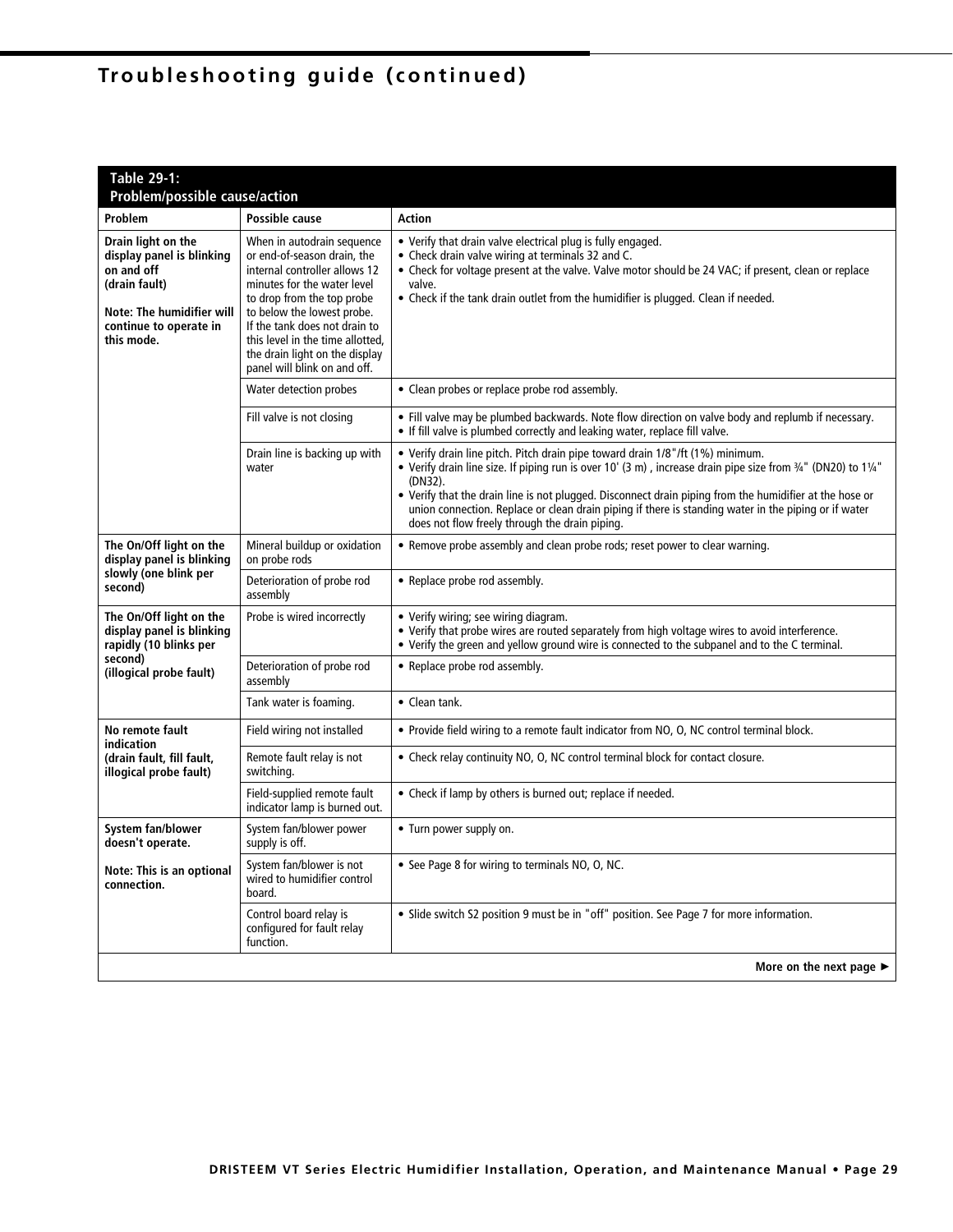| <b>Table 30-1:</b><br>Problem/possible cause/action              |                                                                                             |                                                                                                                                                                                                                                                                                                                                                                                                                                                      |  |  |
|------------------------------------------------------------------|---------------------------------------------------------------------------------------------|------------------------------------------------------------------------------------------------------------------------------------------------------------------------------------------------------------------------------------------------------------------------------------------------------------------------------------------------------------------------------------------------------------------------------------------------------|--|--|
| Problem                                                          | Possible cause                                                                              | Action                                                                                                                                                                                                                                                                                                                                                                                                                                               |  |  |
| <b>Humidifier does not</b><br>energize; tank does not<br>heat up | Nonexistent supply voltage<br>to humidifier                                                 | • Check main line fuse.<br>• Check main line safety switch.<br>• Verify contactor electrical plug is fully engaged.                                                                                                                                                                                                                                                                                                                                  |  |  |
|                                                                  | Nonexistent control voltage                                                                 | • Check for proper supply voltage per wiring diagram.<br>• Verify proper wiring of multi-tap transformer.<br>• Verify transformer electrical plug is fully engaged.<br>• Check for control circuit voltage, 24 VAC. If voltage is not present at H and C, check transformer<br>circuit breaker.<br>• Reset if needed by pressing On/Off switch on display panel.<br>. Reset manual over-temperature switch located above heater on humidifier cover. |  |  |
|                                                                  | Resettable over-temperature<br>thermostat is open.                                          | • Reset manual switch located above heater on humidifier cover.<br>• Verify contactor and transformer electrical plugs are fully engaged.                                                                                                                                                                                                                                                                                                            |  |  |
|                                                                  | Non-resettable over-<br>temperature thermostats (in<br>power lines to heaters) are<br>open. | • Replace non-resettable thermostats.<br>• Check all components for over-temperature damage.<br>• Determine cause of dry fire by checking for a frozen contactor or a probe assembly malfunction and<br>remedy before restarting humidifier.                                                                                                                                                                                                         |  |  |
| Reduced or no output<br>(even though water<br>level is correct)  | Malfunctioning control<br>system                                                            | • Check if auxiliary limit controls are not allowing system to operate, e.g., high limit humidistat, airflow<br>proving switch, etc.) Reset, replace, or calibrate as needed.<br>• Check if the resettable over-temperature thermostat has tripped. Reset if necessary.<br>• Check if the non-resettable over-temperature thermostats have tripped. Replace if necessary<br>• Check fuse in power circuit. If open, replace fuse with equal fuse.    |  |  |
|                                                                  | <b>Heater malfunctioning</b>                                                                | • Verify that contactor and transformer electrical plugs are fully engaged.<br>• Verify that proper voltage is being applied to heaters.<br>• Check heater amperage.<br>• If heater power components are not functioning, replace.                                                                                                                                                                                                                   |  |  |
| <b>Heater burnout</b>                                            | Improper wiring                                                                             | • Verify proper voltage applied to heater.<br>• Verify proper electrical connections.                                                                                                                                                                                                                                                                                                                                                                |  |  |
|                                                                  | Water level is too low.                                                                     | • Replace probe assembly.                                                                                                                                                                                                                                                                                                                                                                                                                            |  |  |
|                                                                  | Mineral buildup on heaters                                                                  | • If heaters are on continuously and therefore not expanding and contracting with on-off cycles to shed<br>mineral buildup, the humidifier may be undersized. Replace with a larger unit or add an additional<br>humidifier.<br>• Inspect tank for severe mineral buildup on or around heater. If present, increase cleaning frequency or<br>use softened supply water.                                                                              |  |  |
|                                                                  | Heater corrosion                                                                            | . Inspect heater for surface corrosion or pitting. This is usually caused by a high chloride level in the<br>supply water. Test water and consult DRISTEEM for advice.                                                                                                                                                                                                                                                                               |  |  |
| Unit does not fill with<br>water.                                | No water supply to fill valve                                                               | • Verify that manual water supply valve is open and that pressure exists.<br>• Check if water supply line strainer is plugged. Clean strainer or replace.<br>• Verify fill valve electrical plug is fully engaged.                                                                                                                                                                                                                                   |  |  |
|                                                                  | Unit control is not on                                                                      | • Press On/Off switch on display panel.<br>• Verify transformer electrical plug is fully engaged.                                                                                                                                                                                                                                                                                                                                                    |  |  |
|                                                                  | Malfunctioning fill valve                                                                   | . Unplug probe head. Fill valve should open. If fill valve does not open:<br>- Verify fill valve electrical plug is fully engaged.<br>- Verify proper 24 VAC (terminals 33 and C) to fill valve. If voltage is present and valve does<br>not open, replace valve.                                                                                                                                                                                    |  |  |
|                                                                  | Malfunctioning level control<br>system                                                      | • Check terminals 3, 4, 5, and C on the internal controller board terminal block for correct wiring.                                                                                                                                                                                                                                                                                                                                                 |  |  |
|                                                                  | Humidifier is in end-of-<br>season drain mode.                                              | • Check for humidification demand signal at control board terminals 1 and C of terminal block.                                                                                                                                                                                                                                                                                                                                                       |  |  |
|                                                                  |                                                                                             | More on the next page $\blacktriangleright$                                                                                                                                                                                                                                                                                                                                                                                                          |  |  |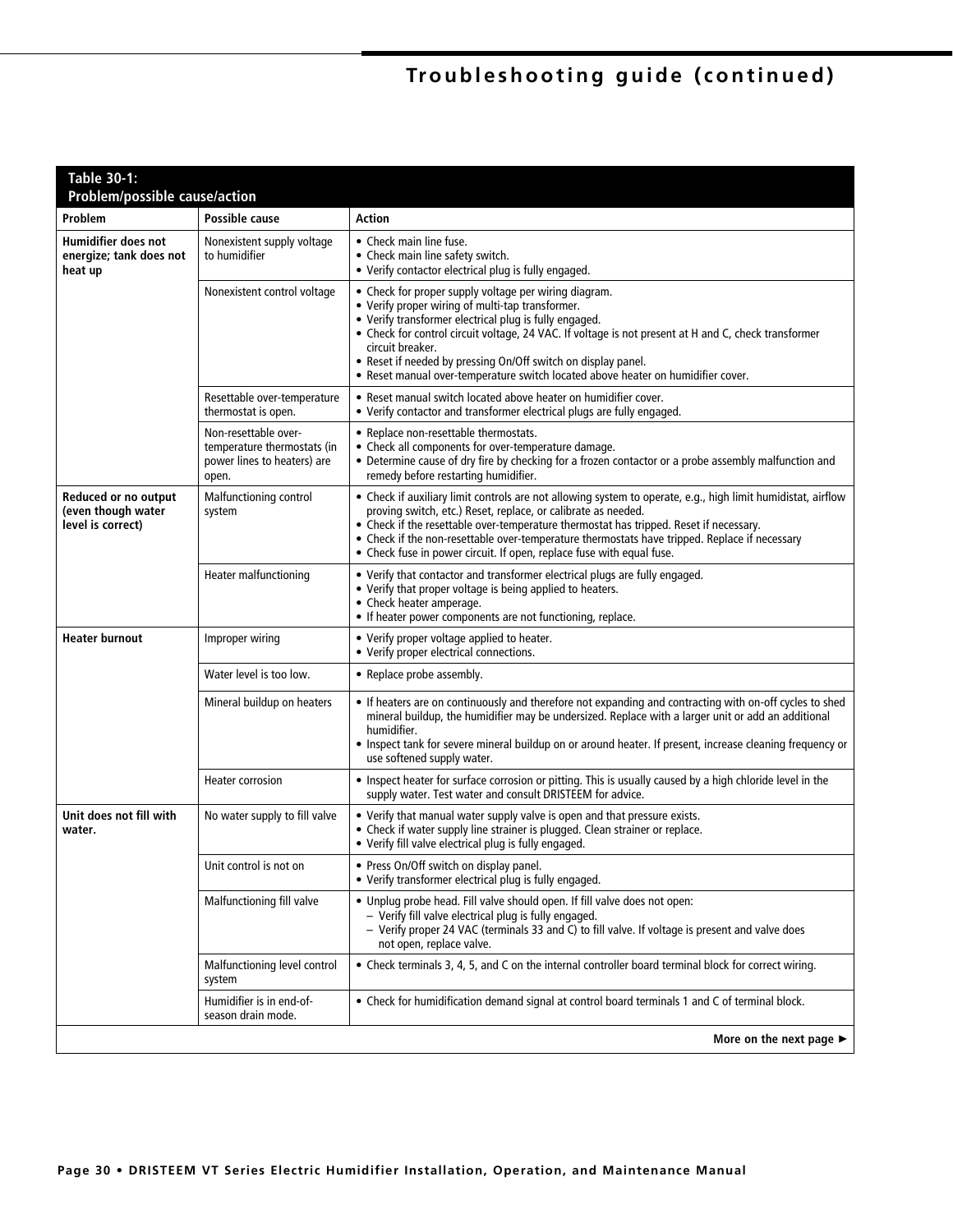| <b>Table 31-1:</b>                                                       |                                                            |                                                                                                                                                                                                                                                                                                                                                                                                                                                                                    |  |  |
|--------------------------------------------------------------------------|------------------------------------------------------------|------------------------------------------------------------------------------------------------------------------------------------------------------------------------------------------------------------------------------------------------------------------------------------------------------------------------------------------------------------------------------------------------------------------------------------------------------------------------------------|--|--|
| <b>Problem/possible cause/action</b>                                     |                                                            |                                                                                                                                                                                                                                                                                                                                                                                                                                                                                    |  |  |
| Problem                                                                  | Possible cause                                             | <b>Action</b>                                                                                                                                                                                                                                                                                                                                                                                                                                                                      |  |  |
| Fill valve does not close.                                               | Malfunctioning level control<br>system                     | • Check that probe electrical plug is fully engaged.<br>• Verify that probe is wired per wiring diagram.<br>• Verify the green and yellow ground wire is connected to the C terminal and the subpanel.<br>. If the internal control board relay output is shorted to fill valve coil, replace board.<br>• If needed, clean probe rods.<br>• Check water conductivity. Water conductivity must be at least 100 µS/cm. Add salt to increase.<br>Consult DRISTEEM for further advice. |  |  |
|                                                                          | Fill valve is stuck.                                       | • Check for control voltage across fill valve coil (terminals 33 and C on control terminal strip).<br>• Check if fill valve is installed backwards. If yes, repipe.<br>• Check if there is an obstruction that does not allow valve to seat properly. Clean or replace valve as<br>needed.<br>• If there is a faulty internal spring or diaphragm in the fill valve, replace valve.                                                                                                |  |  |
|                                                                          | Drain valve is open.                                       | . If automatic drain valve is locked in manual open position, reset to automatic.<br>• Replace valve if there is a broken return spring on the drain valve.<br>• Clean or replace drain valve if an obstruction in the valve does not allow complete closure.                                                                                                                                                                                                                      |  |  |
| Fill valve cycles on and<br>off frequently (several<br>times per minute) | Malfunctioning level control<br>system                     | • If needed, clean probes.<br>• Verify that probe wiring is correct.<br>• Check water conductivity. Water conductivity must be at least 100 µS/cm. Add salt to increase.<br>Consult DRISTEEM for further advice.                                                                                                                                                                                                                                                                   |  |  |
|                                                                          | Drain valve not fully closed                               | • If an obstruction does not allow drain valve to fully close, clean valve.<br>• If there is a broken or weak return spring on drain valve, replace the valve.                                                                                                                                                                                                                                                                                                                     |  |  |
| Unit does not perform<br>autodrain sequence                              | No power to automatic drain<br>valve                       | • Verify drain valve electrical plug is fully engaged.<br>• Check if 24 VAC is present at the internal controller board terminals 32 and C for drain valve.                                                                                                                                                                                                                                                                                                                        |  |  |
|                                                                          | Drain fault, plugged drain<br>valve, or plugged drain pipe | • Check drain valve piping.                                                                                                                                                                                                                                                                                                                                                                                                                                                        |  |  |
|                                                                          | Defective automatic drain<br>valve                         | . If voltage is present at valve and it still does not open, replace valve.                                                                                                                                                                                                                                                                                                                                                                                                        |  |  |
| Unit does not perform<br>end-of-season drain                             | Input signal always has a<br>demand                        | • Reduce demand signal.                                                                                                                                                                                                                                                                                                                                                                                                                                                            |  |  |
|                                                                          | Drain valve                                                | • Verify drain valve electrical plug is fully engaged.<br>• Verify drain valve is wired correctly to control board.<br>• Check 24 VAC across valve coil during test cycle (terminals 32 and C on control terminal strip).                                                                                                                                                                                                                                                          |  |  |
|                                                                          |                                                            | More on the next page $\blacktriangleright$                                                                                                                                                                                                                                                                                                                                                                                                                                        |  |  |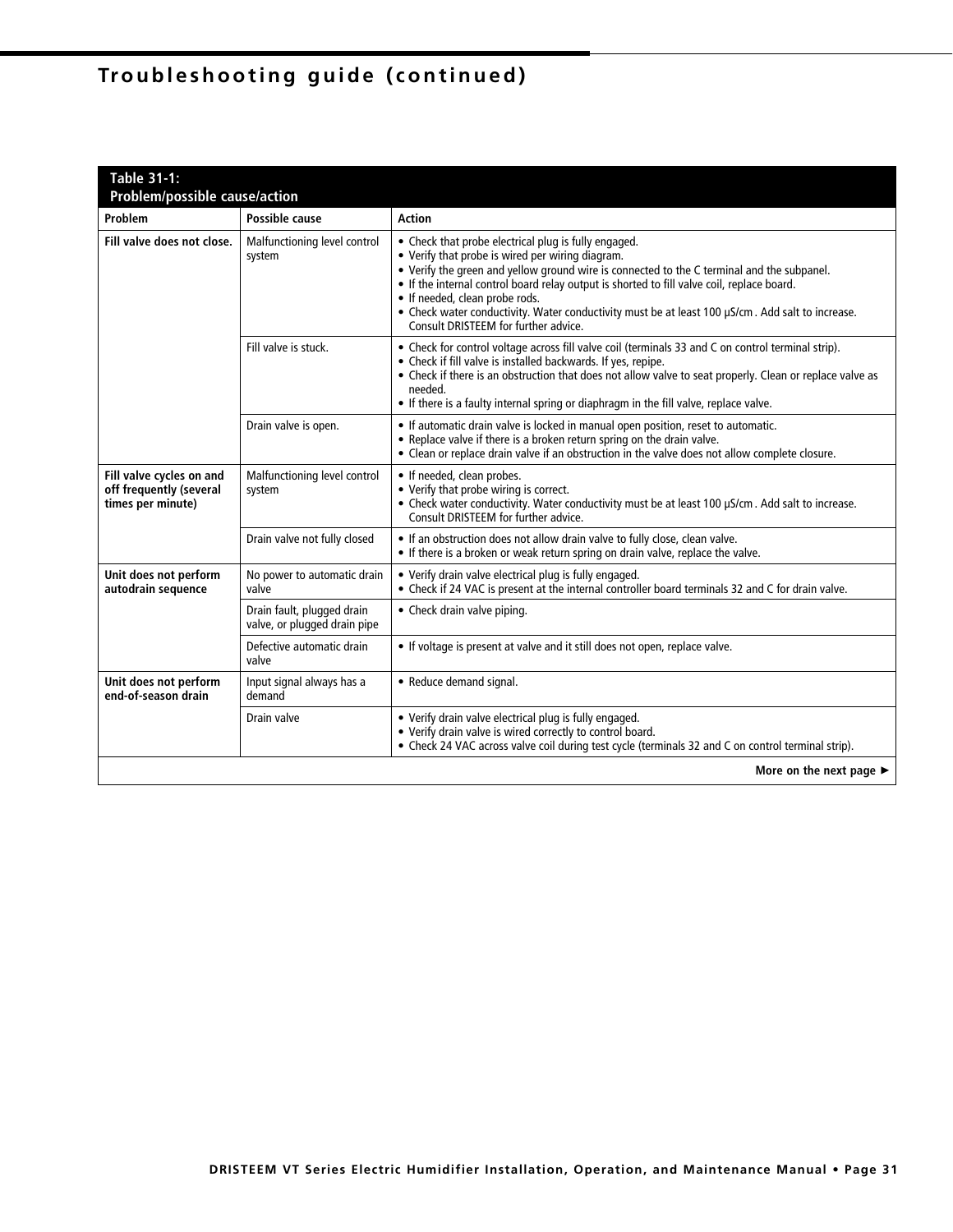| <b>Table 32-1:</b><br>Problem/possible cause/action                      |                                                                       |                                                                                                                                                                                                                                                                                                                                                                                                                                                                                                                                                                                                                                                                                                                                                                      |  |
|--------------------------------------------------------------------------|-----------------------------------------------------------------------|----------------------------------------------------------------------------------------------------------------------------------------------------------------------------------------------------------------------------------------------------------------------------------------------------------------------------------------------------------------------------------------------------------------------------------------------------------------------------------------------------------------------------------------------------------------------------------------------------------------------------------------------------------------------------------------------------------------------------------------------------------------------|--|
| <b>Problem</b>                                                           | Possible cause                                                        | <b>Action</b>                                                                                                                                                                                                                                                                                                                                                                                                                                                                                                                                                                                                                                                                                                                                                        |  |
| <b>Humidity below desired</b><br>level                                   | No humidity demand signal<br>from humidistat                          | • Low or no signal strength from humidistat. Check for proper wiring.<br>• No demand signal by others.                                                                                                                                                                                                                                                                                                                                                                                                                                                                                                                                                                                                                                                               |  |
|                                                                          | Unit is operating but fails<br>to meet required humidity<br>output    | • If steam is passing to the plumbing system drain, the P-trap is not fill with water:<br>- Disconnect the probe assembly to allow the fill valve to overfill the tank to fill the P-trap.<br>- If there is excessive internal steam pressure, determine the cause of the high pressure (e.g., high<br>duct static pressure, undersized orifices in dispersion tube, or crushed vapor hose) and repair as<br>required.<br>• If drain valve does not close fully, determine the cause and clean, repair, or replace as needed.<br>• If fill valve is stuck open, repair or replace.<br>• Recalibrate if controls are out of calibration.<br>• Replace leaking gasket or vapor hose.<br>• Unit is undersized; replace with a larger unit or add additional humidifier. |  |
|                                                                          | Heating elements not<br>operating                                     | • Verify that humidistat is calling for humidity.<br>• Check for control voltage if limit controls (airflow proving switch, etc.) are not allowing unit to<br>operate.<br>• Check power fuse. If open, replace fuse with equal fuse.<br>• Verify contactor and transformer electrical plugs are fully engaged.<br>• Check if the resettable over-temperature switch has been tripped. Reset if necessary.<br>• Check if the non-resettable over-temperature thermostats have tripped. Replace if necessary<br>• Check water conductivity. Water conductivity must be at least 100 µS/cm. Add salt to increase.<br>Consult DRISTEEM for further advice.<br>• If heaters are burned out, refer to "heater burnout" problem on Page 30.                                 |  |
|                                                                          | Humidity control input<br>type not the same as the<br>operating mode. | • Check the internal control board connections and slide switches S1 and S2 positions 1 and 2. See<br>Pages 10-11 for more information.                                                                                                                                                                                                                                                                                                                                                                                                                                                                                                                                                                                                                              |  |
|                                                                          | Excessive outside air volume                                          | • Verify proper operation of fans and dampers.                                                                                                                                                                                                                                                                                                                                                                                                                                                                                                                                                                                                                                                                                                                       |  |
| <b>Humidity above set</b><br>point                                       | Improperly located<br>humidistat                                      | . Relocate, using guidelines described on Page 17.                                                                                                                                                                                                                                                                                                                                                                                                                                                                                                                                                                                                                                                                                                                   |  |
|                                                                          | Reduced airflow                                                       | • Check fans and dampers.                                                                                                                                                                                                                                                                                                                                                                                                                                                                                                                                                                                                                                                                                                                                            |  |
|                                                                          | Malfunctioning controls                                               | • Check for incorrect supply voltage.<br>• Check for incorrect control signal.<br>• Check for improper wiring hookup.<br>• If humidity controller is out of calibration or malfunctioning, repair or recalibrate.<br>• Check if contactor shorted. Repair or replace as needed.                                                                                                                                                                                                                                                                                                                                                                                                                                                                                      |  |
|                                                                          | Improper slide switch<br>settings                                     | • If the humidifier is receiving a 4-20 mA signal by others, the slide switches need to set as shown on<br>Page 11 or the humidifier will run continuously.                                                                                                                                                                                                                                                                                                                                                                                                                                                                                                                                                                                                          |  |
|                                                                          | Unit oversized                                                        | • Consult DRISTEEM.                                                                                                                                                                                                                                                                                                                                                                                                                                                                                                                                                                                                                                                                                                                                                  |  |
|                                                                          | High entering relative<br>humidity                                    | • Dehumidify.                                                                                                                                                                                                                                                                                                                                                                                                                                                                                                                                                                                                                                                                                                                                                        |  |
| <b>Hunting (humidity</b><br>swings above and below<br>desired set point) | Malfunctioning control<br>system                                      | • If there is a faulty or inaccurate humidity controller repair or replace.<br>. Relocate poorly located control components. See humidity control placement information on Page 17                                                                                                                                                                                                                                                                                                                                                                                                                                                                                                                                                                                   |  |
| <b>Noisy operation</b>                                                   | Thunder-type noise is coming<br>from tank during refill.              | • This is normal on larger units and is caused by the cold fill water collapsing steam in the tank. Reduce<br>water pressure (minimum of 25 psi [172 kPa]) if inlet water pressure is too high.                                                                                                                                                                                                                                                                                                                                                                                                                                                                                                                                                                      |  |
|                                                                          | Contactor noise                                                       | • Verify that contactor and transformer electrical plugs are fully engaged.<br>• Verify 24 VAC at H on internal control board and at C on terminal strip.<br>• Contactor normally makes a "clunk" sound as it pulls in. A continuous chattering noise is not<br>normal and is symptomatic of a failing contactor or malfunctioning controls. Replace contactor or<br>troubleshoot the control system.                                                                                                                                                                                                                                                                                                                                                                |  |
|                                                                          | Fill valve noise                                                      | • A clicking sound as the fill valve opens or closes, and a hissing sound during fill are normal. A<br>slamming sound as fill valve closes is "water hammer" and can be minimized by installing a shock<br>arrestor.<br>• A loud buzzing sound indicates poor alignment or valve stem. Replace valve.                                                                                                                                                                                                                                                                                                                                                                                                                                                                |  |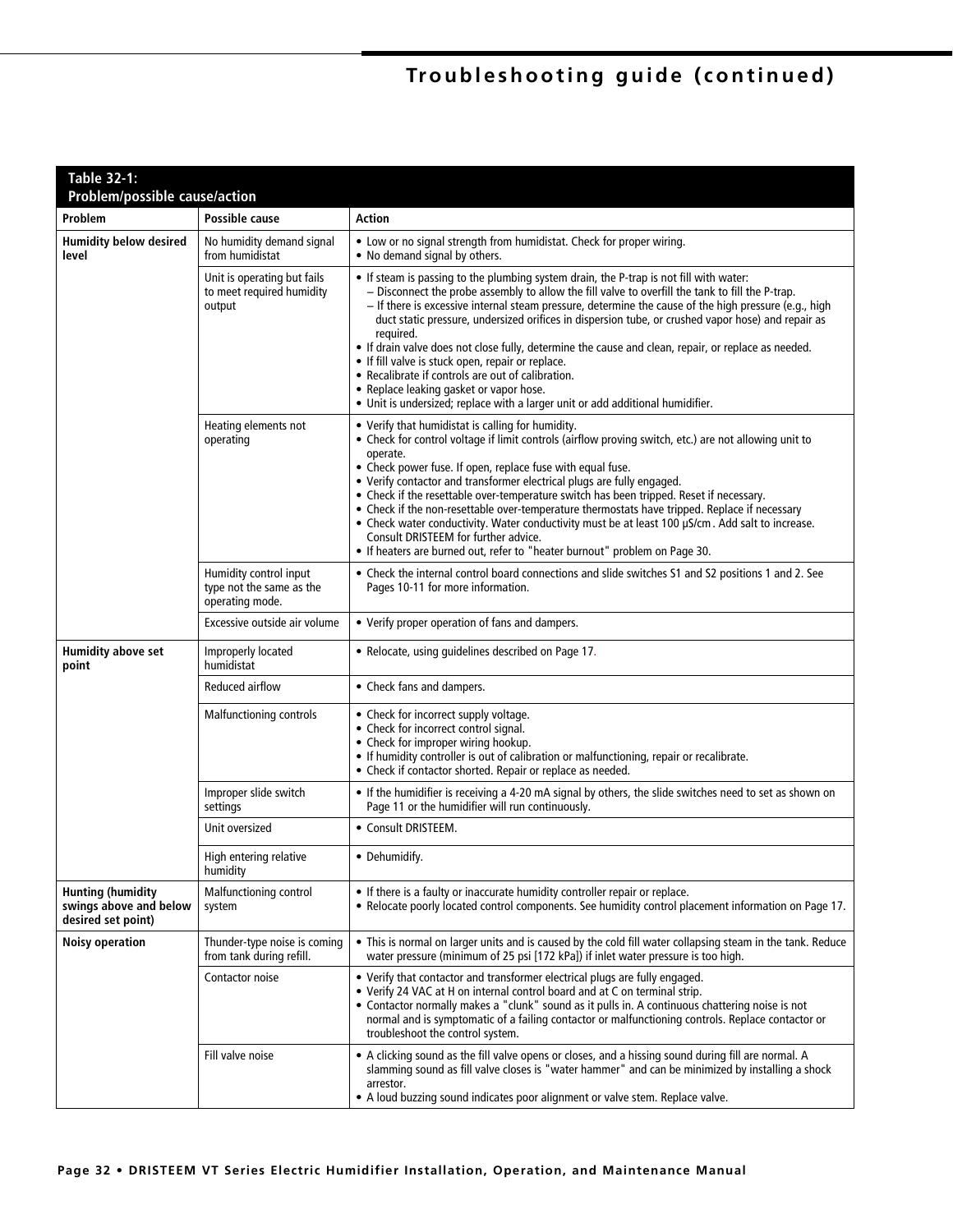# **Replacement parts**



#### **Note**

See Page 35 for a listing of replacement part numbers.



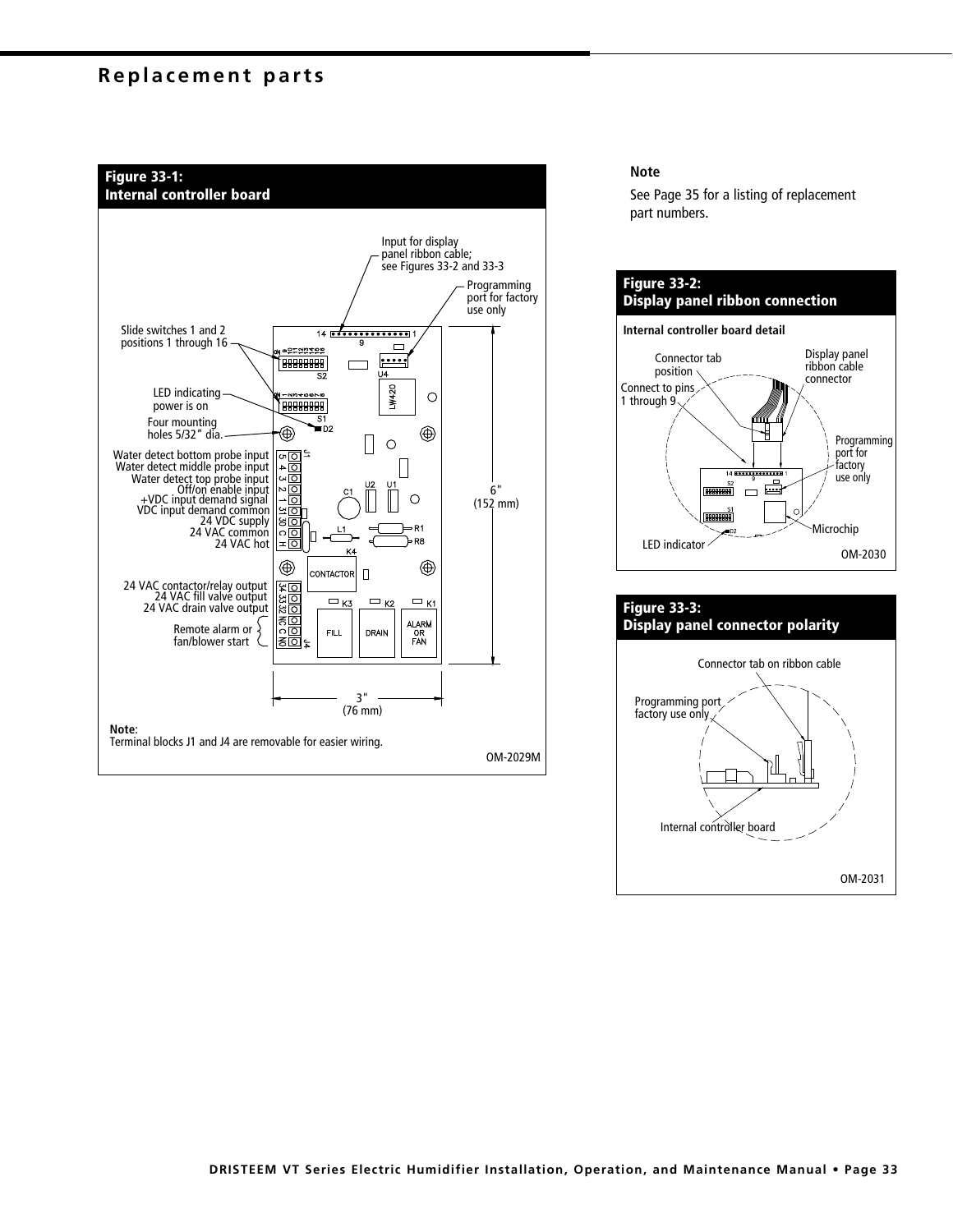# **Replacement parts (continued)**

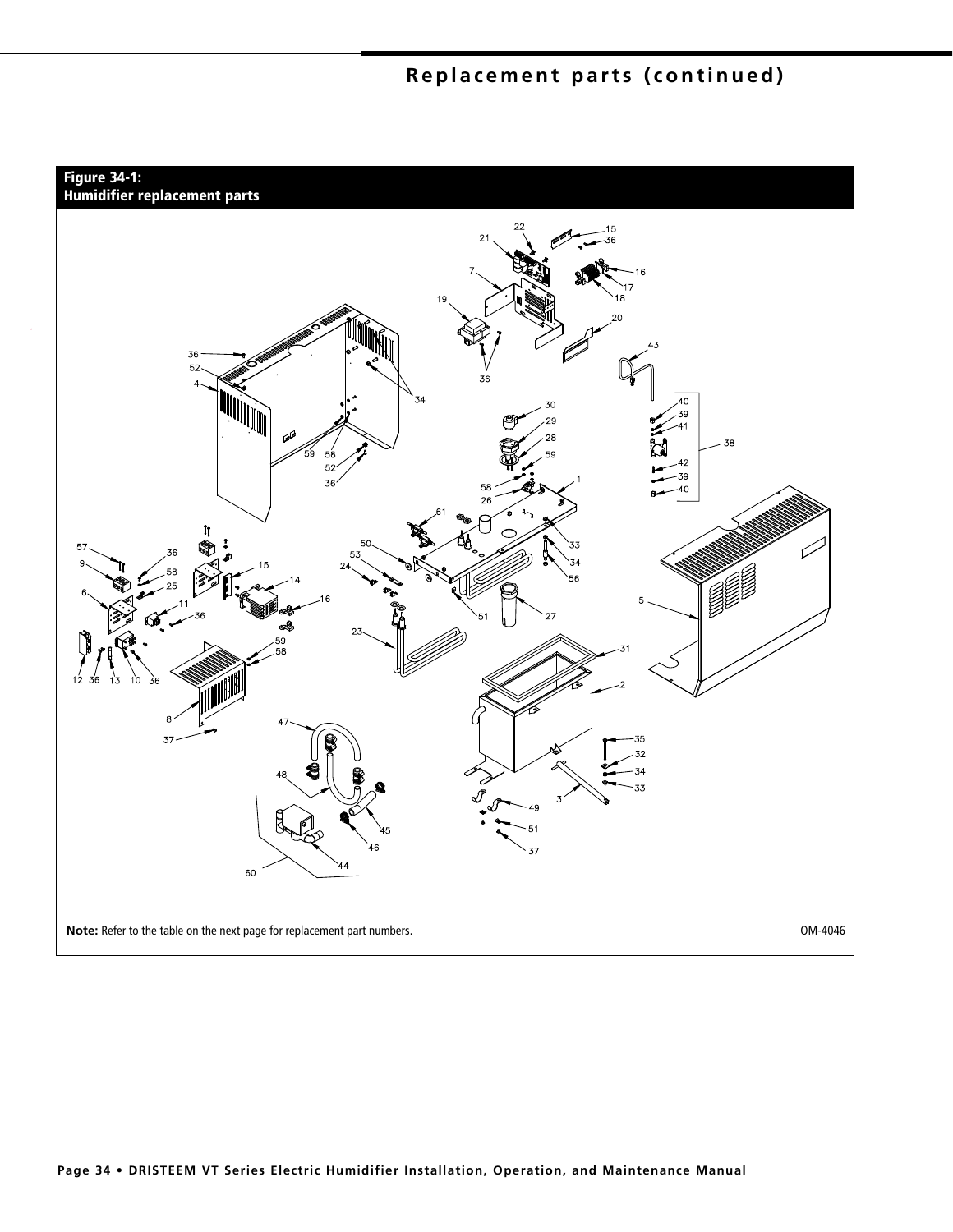# Replacement parts (continued)

| <b>Table 35-1:</b><br>Replacement parts (refer to drawing on Page 34) |                                          |             |     |                                                     |             |
|-----------------------------------------------------------------------|------------------------------------------|-------------|-----|-----------------------------------------------------|-------------|
| No.                                                                   | <b>Description</b>                       | Part number | No. | <b>Description</b>                                  | Part number |
| 1                                                                     | Cover weld, VT 1-heater                  | 164702-001  | 28  | Gasket, 2.5" O.D. × 1.9" I.D.                       | 309750-004  |
|                                                                       | Cover weld, VT 2-heater                  | 164702-002  | 29  | Probe assy (VT-2 and VT-4 with 2 kW heaters)        | 406303-006  |
|                                                                       | Cover weld, VT 3-heater                  | 164702-003  |     | Probe assy (VT-4 through VT-16 with > 2 kW heaters) | 406303-002  |
|                                                                       | Tank weld, VT 1-heater                   | 164704-001  | 30  | Plug, 24" vert wire assy probe w/o conduit          | 406050-005  |
| 2                                                                     | Tank weld, VT 2-heater                   | 164704-002  | 31  | Gasket, VT 1-heater tank                            | 160696-001  |
|                                                                       | Tank weld, VT 3-heater                   | 164704-003  |     | Gasket, VT 2-heater tank                            | 160696-002  |
|                                                                       | Handle weld, 1-heater VT tank            | 160016-001  |     | Gasket, VT 3-heater tank                            | 160696-003  |
| 3                                                                     | Handle weld, 2-heater VT tank            | 160016-002  | 32  | Nut retainer assy, 1/4"-20                          | 700650      |
|                                                                       | Handle weld, 3-heater VT tank            | 160016-003  | 33  | Nut, 1/4-20 plated flange                           | 700300-022  |
|                                                                       | Frame weld, VT 1-heater and 2-heater     | 164701-001  | 34  | Nut, 1/4-20 zinc w/ nylon insert                    | 700300-016  |
| 4                                                                     | Frame weld, VT 3-heater                  | 164701-002  | 35  | Bolt, $1/4 - 20 \times 3''$ hex head galv           | 700300-021  |
| 5                                                                     | Shroud, VT 1-heater and 2-heater         | 164710-001  | 36  | Screw, 8-32 $\times$ 3/8" pnhd phlps drv- type F    | 700170-001  |
|                                                                       | Shroud, VT 3-heater                      | 164710-002  | 37  | Screw, $10-32 \times 3/8$ " pnhd phlps drv- type M  | 700250-003  |
| 6                                                                     | Subpanel, VT power                       | 164706-002  | 38  | Valve assy, 1/4" 24 V compression fill              | 505084-004  |
| $\overline{7}$                                                        | Subpanel, VT control                     | 164706-001  | 39  | Ferrule, 1/4" compression                           | 160223-010  |
|                                                                       | Cover, VT 1-heater terminal              | 164705-001  | 40  | Nut, 1/4" compression                               | 160223-015  |
| 8                                                                     | Cover, VT 2-heater terminal              | 164705-002  | 41  | Orifice, plastic fill                               | 160225-006  |
|                                                                       | Cover, VT 3-heater terminal              | 164705-003  | 42  | Strainer, 1/4" fill valve                           | 160223-020  |
| 9                                                                     | Terminal block, pressure contact, 3-pole | 408300-002  | 43  | Fill tube, 1/4" bent copper                         | 204812-001  |
| 10                                                                    | Relay, AC safety                         | 407901-001  | 44  | Valve assy, 3/4" sweat drain                        |             |
| 11                                                                    | Relay, DC control                        | 407902-001  | 45  | Hose, 3/4" I.D. heater                              | 307020-002  |
| 12                                                                    | Fuse holder, single pole 30 amp          | 407450-002  | 46  | Hose Clamp, 3/4" I.D.                               | 700560-075  |
| 13                                                                    | Fuse, 10 amp                             | 406700-010  | 47  | Tube, 3/4" copper water seal top                    | 204811-101  |
|                                                                       | Fuse, 20 amp                             | 406700-020  | 48  | Tube, 3/4" copper water seal bottom                 | 204811-102  |
| 14                                                                    | Contactor, 60 amp (GE)                   | 407001-021  | 49  | Strap, 1" conduit                                   | 407150-100  |
|                                                                       | Contactor, 32 amp (GE)                   | 407001-020  | 50  | Washer, $1/4$ " nylon $\times$ 1/8" thick           | 700301-026  |
| 15                                                                    | DIN rail, 4" long                        | 167765-004  | 51  | 10-32 Tinnerman clip                                | 700680 (3)  |
| 16                                                                    | Bracket, DIN rail terminal end           | 408252-006  | 52  | Nut retainer, 8-32 zinc plated                      | 409593-001  |
| 17                                                                    | End cap, DIN rail mount terminal         | 408252-005  | 53  | Buss bar, .50 $\times$ 1.898                        | 167760-001  |
| 18                                                                    | Terminal, 20 amp DIN rail mount          | 408252-001  | 56  | Shaft, 1/4-20 height adjustment                     | 700302-001  |
| 19                                                                    | Transformer, 120/208/240/480V 24V Sec.   | 408965-001  | 57  | 6-32 $\times$ 1-1/4" pnhd phlps drv-typ F           | 700100-002  |
|                                                                       | Transformer, 600V                        | 408986      | 58  | Washer, #8 ext tooth plated lock                    | 700200-003  |
| 20                                                                    | Overlay & switch, LW-420 LED (DS)        | 408636      | 59  | Nut, 8-32 plated hex                                | 700200-002  |
| 21                                                                    | Board, LW-420 control                    | 408635      | 60  | Drain assembly, full copper P-trap                  |             |
| 22                                                                    | Standoff, PC board clip                  | 409591-001  | 61  | Thermo cut-out, non-reset                           | 409560-002  |
| 23                                                                    | Heater                                   |             |     | Not shown in drawing                                |             |
| 24                                                                    | Lug, wire                                | 409250-003  |     | Lag bolt, 3/8 x 2" plated                           | 700540-002  |
| 25                                                                    | Lug, medium                              | 409250-027  |     | Hose, 1" I.D. heater                                | 307020-003  |
| 26                                                                    | Thermo cut-out, VF/VM/CRU/VLC            | 409560-001  |     | Hose Clamp, 1" I.D.                                 | 700560-100  |
| 27                                                                    | Probe housing, nylon                     | 308500      |     | Wire harness, VT electrical                         | 409220-001  |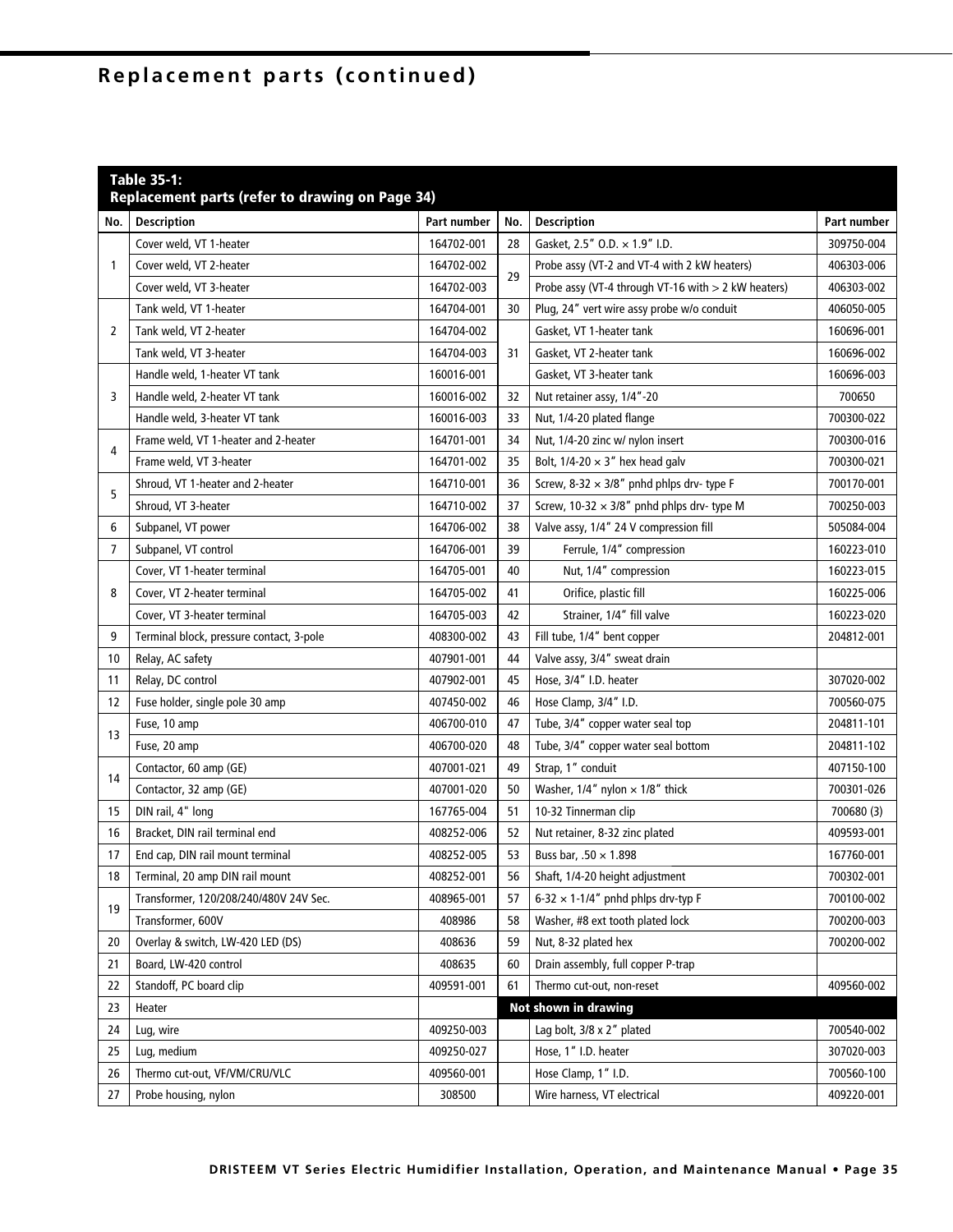# **Notes**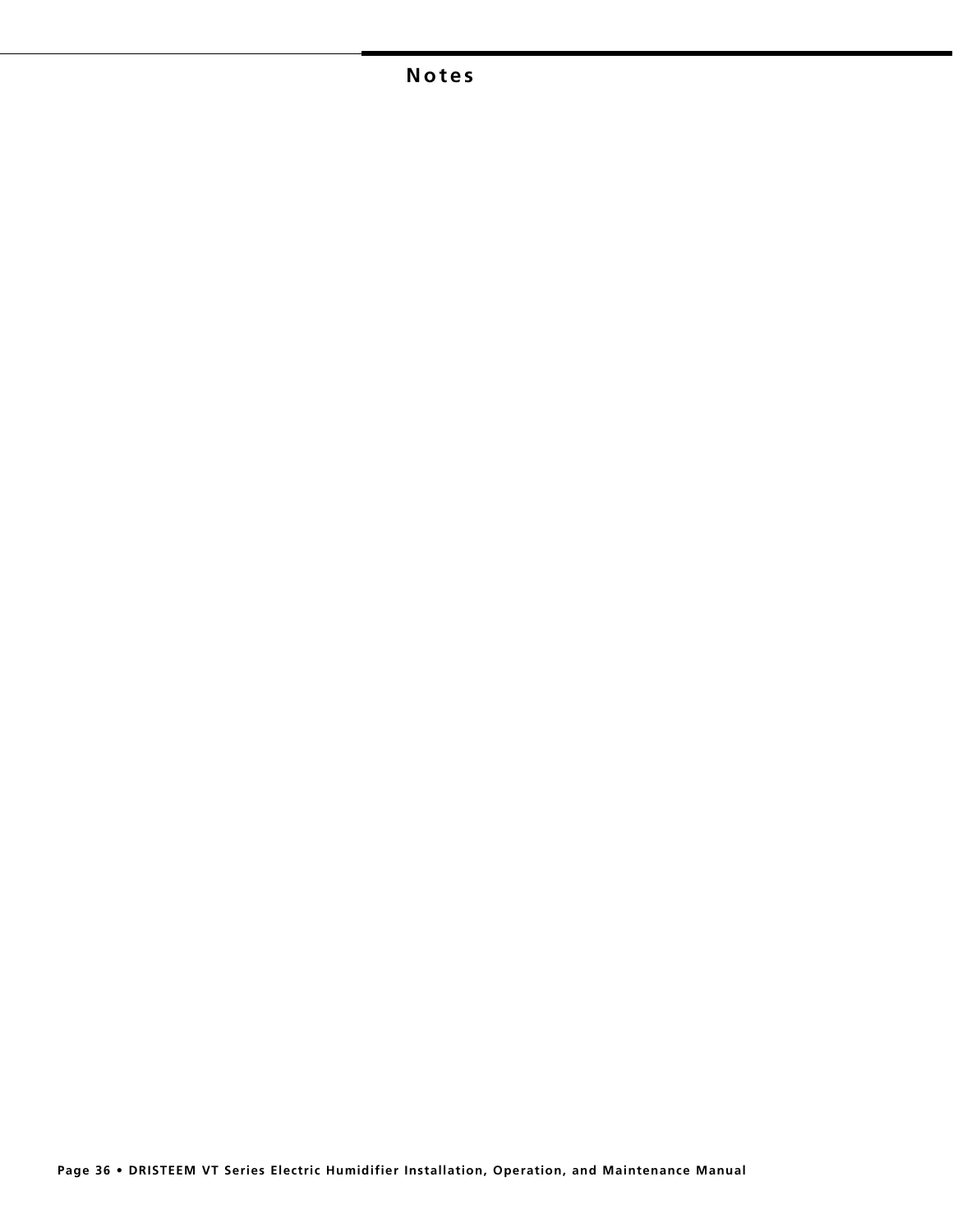# **Notes**